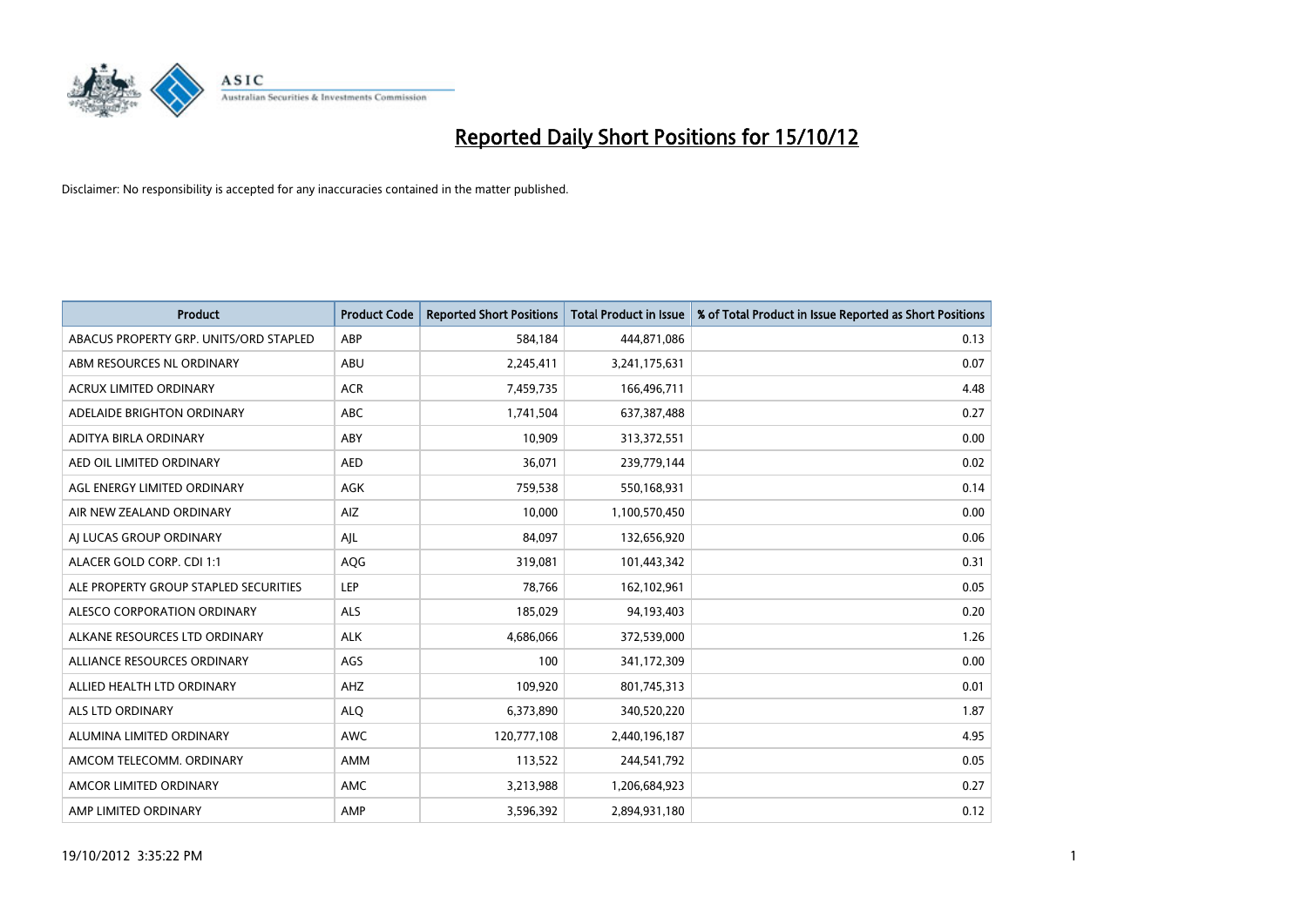

| <b>Product</b>                          | <b>Product Code</b> | <b>Reported Short Positions</b> | <b>Total Product in Issue</b> | % of Total Product in Issue Reported as Short Positions |
|-----------------------------------------|---------------------|---------------------------------|-------------------------------|---------------------------------------------------------|
| AMPELLA MINING ORDINARY                 | <b>AMX</b>          | 5,224,986                       | 247,500,493                   | 2.11                                                    |
| ANGLOGOLD ASHANTI CDI 5:1               | AGG                 | 999                             | 89,207,765                    | 0.00                                                    |
| ANSELL LIMITED ORDINARY                 | <b>ANN</b>          | 333,654                         | 130,745,985                   | 0.26                                                    |
| ANTARES ENERGY LTD ORDINARY             | <b>AZZ</b>          | 643,494                         | 257,000,000                   | 0.25                                                    |
| ANZ BANKING GRP LTD ORDINARY            | ANZ                 | 9,512,713                       | 2,717,324,826                 | 0.35                                                    |
| APA GROUP STAPLED SECURITIES            | <b>APA</b>          | 34,188,045                      | 651,633,068                   | 5.25                                                    |
| APN NEWS & MEDIA ORDINARY               | <b>APN</b>          | 12,504,395                      | 661,526,586                   | 1.89                                                    |
| AQUARIUS PLATINUM. ORDINARY             | <b>AOP</b>          | 5,747,343                       | 486,851,336                   | 1.18                                                    |
| AQUILA RESOURCES ORDINARY               | <b>AQA</b>          | 6,416,101                       | 411,804,442                   | 1.56                                                    |
| ARAFURA RESOURCE LTD ORDINARY           | <b>ARU</b>          | 25,000                          | 396,004,144                   | 0.01                                                    |
| ARB CORPORATION ORDINARY                | <b>ARP</b>          | 45,705                          | 72,481,302                    | 0.06                                                    |
| ARDENT LEISURE GROUP STAPLED SECURITIES | AAD                 | 202,698                         | 380,315,114                   | 0.05                                                    |
| ARISTOCRAT LEISURE ORDINARY             | ALL                 | 8,408,744                       | 551,418,047                   | 1.52                                                    |
| ARMOUR ENERGY LTD ORDINARY              | <b>AJQ</b>          | 5,000                           | 221,050,000                   | 0.00                                                    |
| ARRIUM LTD ORDINARY                     | ARI                 | 5,938,352                       | 1,345,665,626                 | 0.44                                                    |
| ASCIANO LIMITED ORDINARY                | <b>AIO</b>          | 713,762                         | 975,385,664                   | 0.07                                                    |
| ASG GROUP LIMITED ORDINARY              | ASZ                 | 1,005,047                       | 177, 187, 512                 | 0.57                                                    |
| ASPEN GROUP ORD/UNITS STAPLED           | <b>APZ</b>          | 140,917                         | 919,773,033                   | 0.02                                                    |
| ASPIRE MINING LTD ORDINARY              | <b>AKM</b>          | 269,265                         | 620,594,556                   | 0.04                                                    |
| ASTRO JAP PROP GROUP STAPLED SECURITIES | AJA                 | 816                             | 58,445,002                    | 0.00                                                    |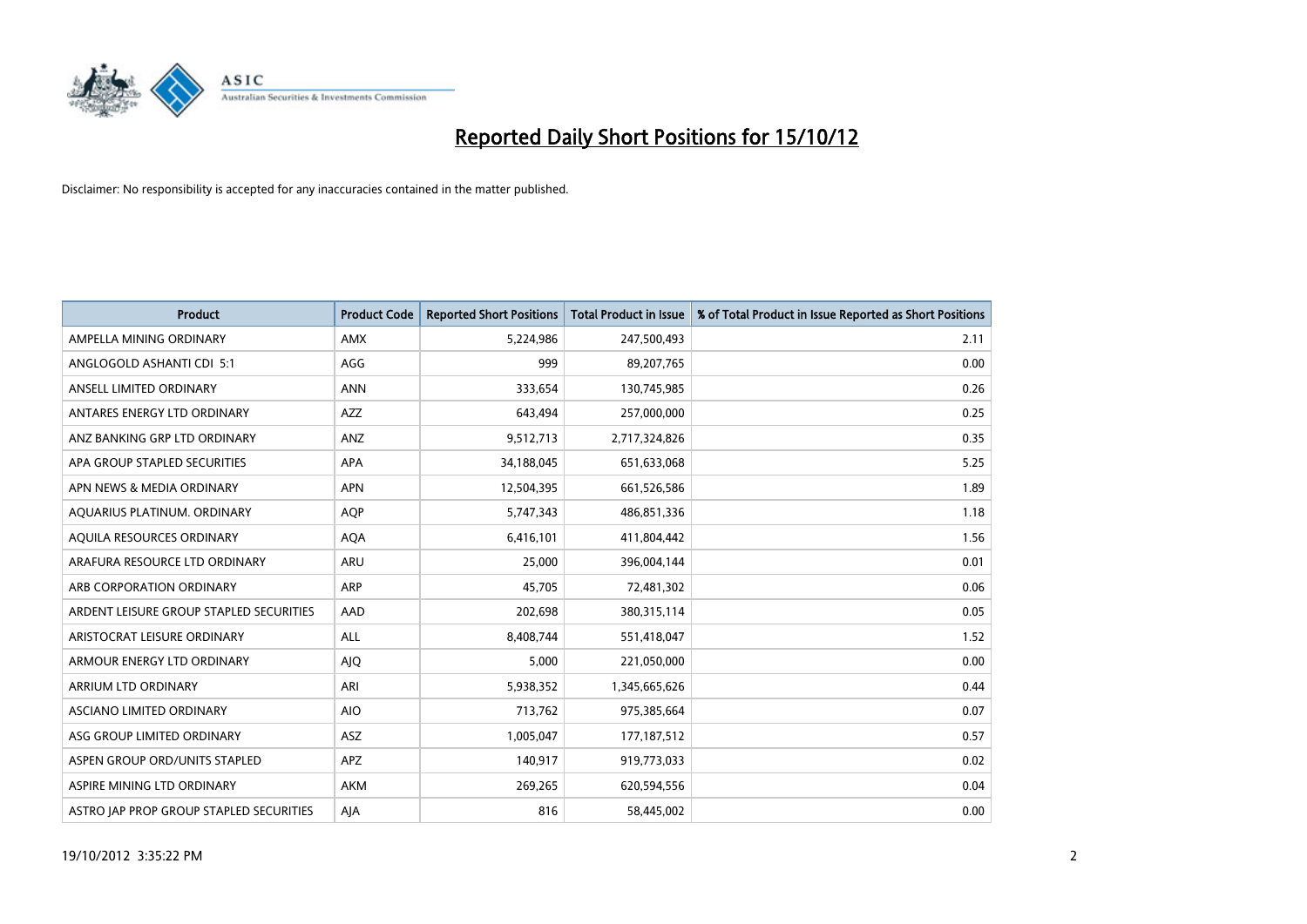

| <b>Product</b>                       | <b>Product Code</b> | <b>Reported Short Positions</b> | <b>Total Product in Issue</b> | % of Total Product in Issue Reported as Short Positions |
|--------------------------------------|---------------------|---------------------------------|-------------------------------|---------------------------------------------------------|
| ASX LIMITED ORDINARY                 | <b>ASX</b>          | 1,778,919                       | 175,136,729                   | 1.02                                                    |
| ATLAS IRON LIMITED ORDINARY          | AGO                 | 8,025,368                       | 904,805,993                   | 0.89                                                    |
| <b>AURORA OIL &amp; GAS ORDINARY</b> | <b>AUT</b>          | 5,809,188                       | 447,885,778                   | 1.30                                                    |
| AUSDRILL LIMITED ORDINARY            | <b>ASL</b>          | 4,603,361                       | 304,763,954                   | 1.51                                                    |
| AUSENCO LIMITED ORDINARY             | AAX                 | 382,251                         | 123,872,665                   | 0.31                                                    |
| AUSGOLD LIMITED ORDINARY             | <b>AUC</b>          | 50,000                          | 153,902,750                   | 0.03                                                    |
| AUSTAL LIMITED ORDINARY              | ASB                 | 128,733                         | 190,674,573                   | 0.07                                                    |
| <b>AUSTIN ENGINEERING ORDINARY</b>   | <b>ANG</b>          | 275,274                         | 72,314,403                    | 0.38                                                    |
| AUSTRALAND PROPERTY STAPLED SECURITY | <b>ALZ</b>          | 424,806                         | 576,846,597                   | 0.07                                                    |
| AUSTRALIAN AGRICULT, ORDINARY        | AAC                 | 43,643                          | 312,905,085                   | 0.01                                                    |
| AUSTRALIAN INFRASTR. UNITS/ORDINARY  | <b>AIX</b>          | 2,298,846                       | 620,733,944                   | 0.37                                                    |
| AUSTRALIAN PHARM. ORDINARY           | API                 | 85,944                          | 488,115,883                   | 0.02                                                    |
| AUTOMOTIVE HOLDINGS ORDINARY         | <b>AHE</b>          | 39,707                          | 260,579,682                   | 0.02                                                    |
| AVIENNINGS LIMITED ORDINARY          | AVI                 | 175,001                         | 274,588,694                   | 0.06                                                    |
| AWE LIMITED ORDINARY                 | <b>AWE</b>          | 2,286,126                       | 521,871,941                   | 0.44                                                    |
| AZIMUTH RES LTD ORDINARY             | <b>AZH</b>          | 925,881                         | 419,864,886                   | 0.22                                                    |
| BANDANNA ENERGY ORDINARY             | <b>BND</b>          | 7,576,485                       | 528,481,199                   | 1.43                                                    |
| BANK OF QUEENSLAND. ORDINARY         | <b>BOQ</b>          | 2,109,575                       | 308,797,224                   | 0.68                                                    |
| <b>BASE RES LIMITED ORDINARY</b>     | <b>BSE</b>          | 590,681                         | 551,371,892                   | 0.11                                                    |
| <b>BATHURST RESOURCES ORDINARY</b>   | <b>BTU</b>          | 37,429,614                      | 696,747,997                   | 5.37                                                    |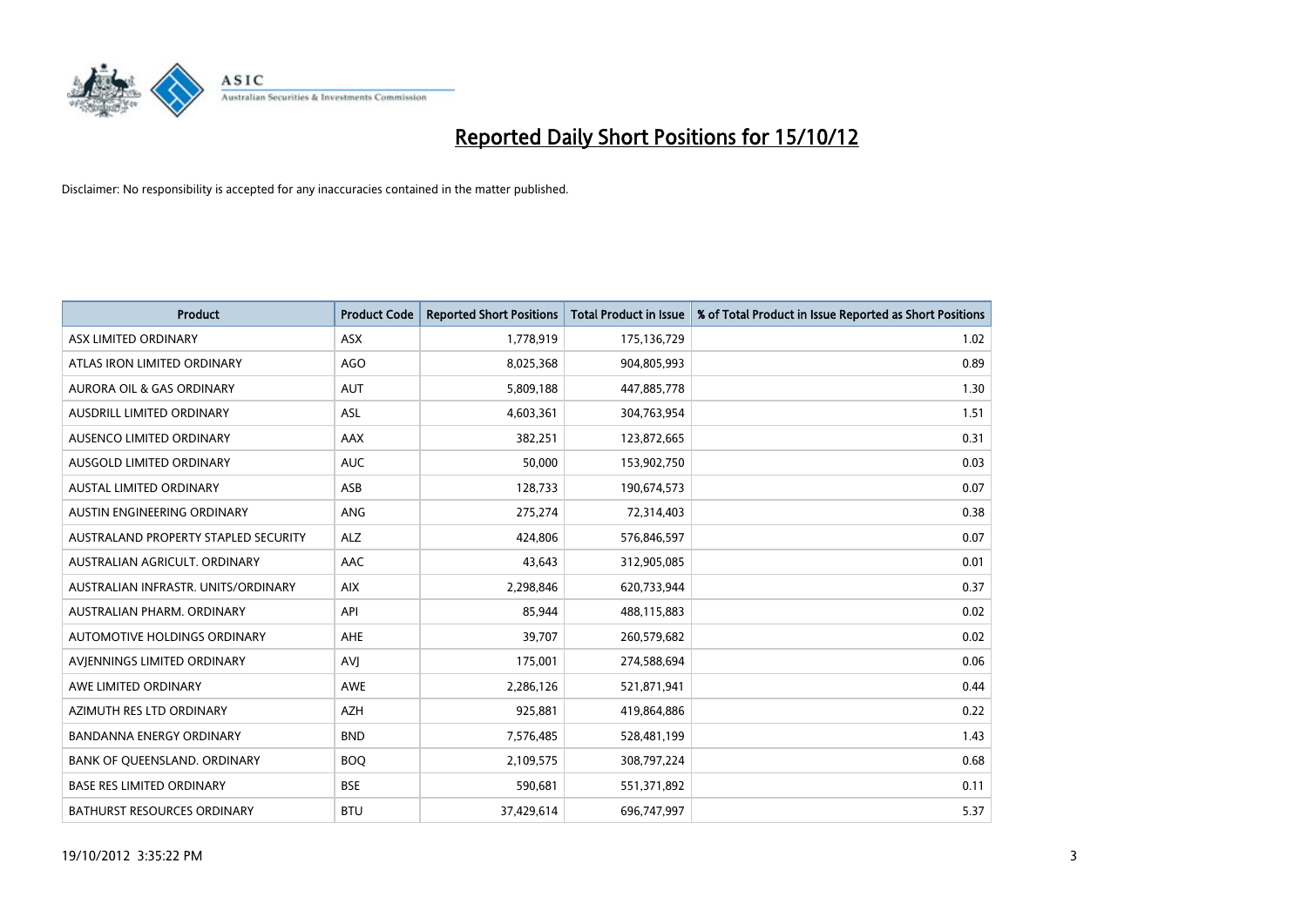

| <b>Product</b>                       | <b>Product Code</b> | <b>Reported Short Positions</b> | <b>Total Product in Issue</b> | % of Total Product in Issue Reported as Short Positions |
|--------------------------------------|---------------------|---------------------------------|-------------------------------|---------------------------------------------------------|
| BEACH ENERGY LIMITED ORDINARY        | <b>BPT</b>          | 12,349,363                      | 1,262,940,447                 | 0.98                                                    |
| BEADELL RESOURCE LTD ORDINARY        | <b>BDR</b>          | 8,211,791                       | 724,704,752                   | 1.13                                                    |
| BENDIGO AND ADELAIDE ORDINARY        | <b>BEN</b>          | 4,091,876                       | 402,272,536                   | 1.02                                                    |
| BERKELEY RESOURCES ORDINARY          | <b>BKY</b>          | 156,585                         | 179,393,273                   | 0.09                                                    |
| BHP BILLITON LIMITED ORDINARY        | <b>BHP</b>          | 7,726,922                       | 3,211,691,105                 | 0.24                                                    |
| <b>BILLABONG ORDINARY</b>            | <b>BBG</b>          | 7,587,788                       | 478,944,292                   | 1.58                                                    |
| <b>BIOTA HOLDINGS ORDINARY</b>       | <b>BTA</b>          | 429.594                         | 182,763,651                   | 0.24                                                    |
| <b>BLACKMORES LIMITED ORDINARY</b>   | <b>BKL</b>          | 7,001                           | 16,781,975                    | 0.04                                                    |
| <b>BLACKTHORN RESOURCES ORDINARY</b> | <b>BTR</b>          | 100,000                         | 164,285,950                   | 0.06                                                    |
| <b>BLUESCOPE STEEL LTD ORDINARY</b>  | <b>BSL</b>          | 19,974,543                      | 3,349,185,247                 | 0.60                                                    |
| <b>BOART LONGYEAR ORDINARY</b>       | <b>BLY</b>          | 5,204,741                       | 461,163,412                   | 1.13                                                    |
| BORAL LIMITED, ORDINARY              | <b>BLD</b>          | 27,691,639                      | 766,235,816                   | 3.61                                                    |
| <b>BRADKEN LIMITED ORDINARY</b>      | <b>BKN</b>          | 5,758,147                       | 169,240,662                   | 3.40                                                    |
| <b>BRAMBLES LIMITED ORDINARY</b>     | <b>BXB</b>          | 2,813,242                       | 1,555,208,275                 | 0.18                                                    |
| BT INVESTMENT MNGMNT ORDINARY        | <b>BTT</b>          | 227,904                         | 267,906,977                   | 0.09                                                    |
| BUCCANEER ENERGY LTD ORDINARY        | <b>BCC</b>          | 2,740,000                       | 1,321,445,371                 | 0.21                                                    |
| <b>BURU ENERGY ORDINARY</b>          | <b>BRU</b>          | 3,833,720                       | 265,655,599                   | 1.44                                                    |
| <b>BWP TRUST ORDINARY UNITS</b>      | <b>BWP</b>          | 4,275,384                       | 533,645,790                   | 0.80                                                    |
| CABCHARGE AUSTRALIA ORDINARY         | CAB                 | 1,476,538                       | 120,430,683                   | 1.23                                                    |
| <b>CALIBRE GROUP LTD ORDINARY</b>    | <b>CGH</b>          | 252.799                         | 293,192,506                   | 0.09                                                    |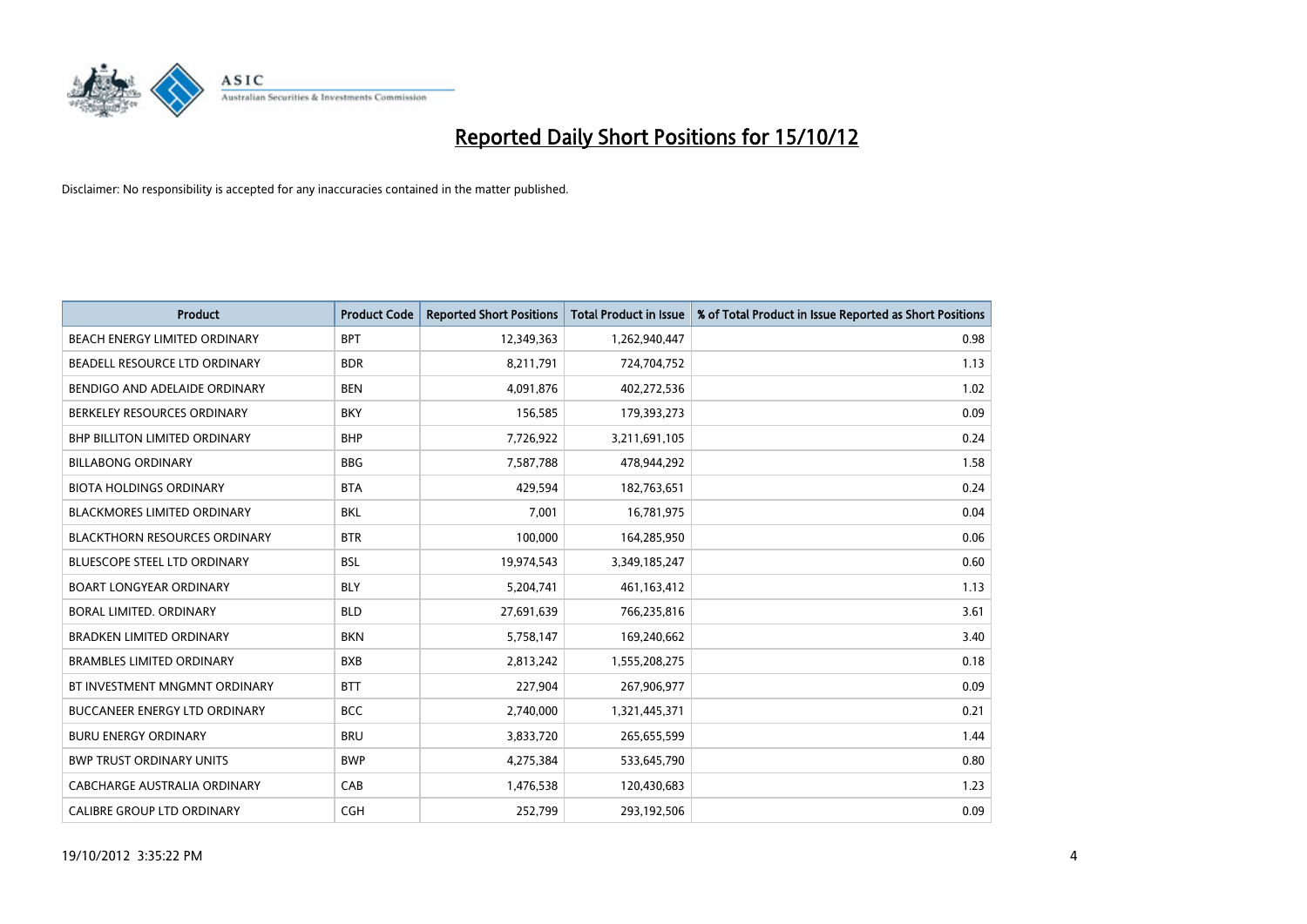

| <b>Product</b>                           | <b>Product Code</b> | <b>Reported Short Positions</b> | <b>Total Product in Issue</b> | % of Total Product in Issue Reported as Short Positions |
|------------------------------------------|---------------------|---------------------------------|-------------------------------|---------------------------------------------------------|
| CALTEX AUSTRALIA ORDINARY                | <b>CTX</b>          | 2,927,945                       | 270,000,000                   | 1.08                                                    |
| CAPE LAMBERT RES LTD ORDINARY            | <b>CFE</b>          | 420,351                         | 689,108,792                   | 0.06                                                    |
| CARABELLA RES LTD ORDINARY               | <b>CLR</b>          | 103,105                         | 133,642,797                   | 0.08                                                    |
| <b>CARBON ENERGY ORDINARY</b>            | <b>CNX</b>          | 48,071                          | 776,306,566                   | 0.01                                                    |
| <b>CARDNO LIMITED ORDINARY</b>           | <b>CDD</b>          | 1,643,130                       | 138,578,044                   | 1.19                                                    |
| CARNARVON PETROLEUM ORDINARY             | <b>CVN</b>          | 1,371,133                       | 797,569,646                   | 0.17                                                    |
| CARSALES.COM LTD ORDINARY                | <b>CRZ</b>          | 11,602,595                      | 235,162,628                   | 4.93                                                    |
| CENTRAL PETROLEUM ORDINARY               | <b>CTP</b>          | 1,184,464                       | 1,384,476,265                 | 0.09                                                    |
| CENTRO RETAIL AUST ORD/UNIT STAPLED SEC  | <b>CRF</b>          | 15,460,485                      | 1,427,391,696                 | 1.08                                                    |
| CERAMIC FUEL CELLS ORDINARY              | <b>CFU</b>          | 275                             | 1,558,731,320                 | 0.00                                                    |
| CFS RETAIL TRUST GRP STAPLED SECURITIES  | <b>CFX</b>          | 39,036,903                      | 2,828,495,659                 | 1.38                                                    |
| CHALLENGER DIV.PRO. STAPLED UNITS        | <b>CDI</b>          | 1,297                           | 214,101,013                   | 0.00                                                    |
| <b>CHALLENGER INFRAST, STAPLED UNITS</b> | <b>CIF</b>          | 862,092                         | 316,223,785                   | 0.27                                                    |
| <b>CHALLENGER LIMITED ORDINARY</b>       | <b>CGF</b>          | 5,641,362                       | 544,652,710                   | 1.04                                                    |
| CHARTER HALL GROUP STAPLED US PROHIBIT.  | <b>CHC</b>          | 224,914                         | 298,684,347                   | 0.08                                                    |
| <b>CHARTER HALL RETAIL UNITS</b>         | <b>CQR</b>          | 2,413,763                       | 299,628,571                   | 0.81                                                    |
| <b>CHORUS LIMITED ORDINARY</b>           | <b>CNU</b>          | 931,063                         | 385,082,123                   | 0.24                                                    |
| <b>CLOUGH LIMITED ORDINARY</b>           | <b>CLO</b>          | 173,132                         | 773,989,006                   | 0.02                                                    |
| COAL OF AFRICA LTD ORDINARY              | <b>CZA</b>          | 89,653                          | 800,951,034                   | 0.01                                                    |
| <b>COALSPUR MINES LTD ORDINARY</b>       | <b>CPL</b>          | 10,337,956                      | 620,729,899                   | 1.67                                                    |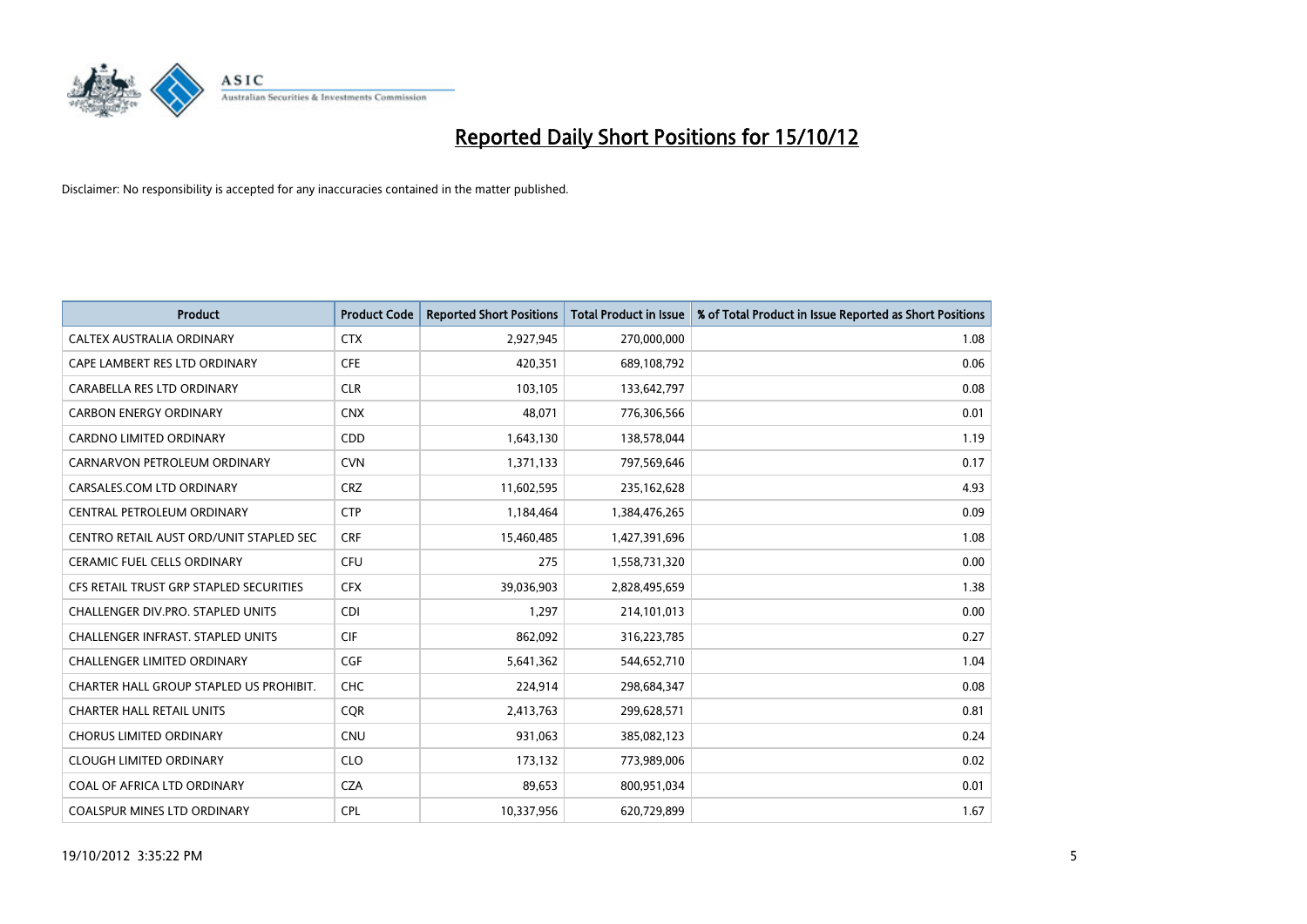

| <b>Product</b>                          | <b>Product Code</b> | <b>Reported Short Positions</b> | <b>Total Product in Issue</b> | % of Total Product in Issue Reported as Short Positions |
|-----------------------------------------|---------------------|---------------------------------|-------------------------------|---------------------------------------------------------|
| COCA-COLA AMATIL ORDINARY               | <b>CCL</b>          | 3,316,973                       | 762,133,414                   | 0.44                                                    |
| COCHLEAR LIMITED ORDINARY               | <b>COH</b>          | 2,975,453                       | 56,972,605                    | 5.22                                                    |
| COCKATOO COAL ORDINARY                  | <b>COK</b>          | 3,685,321                       | 1,016,746,908                 | 0.36                                                    |
| COMMONWEALTH BANK, ORDINARY             | CBA                 | 14,198,495                      | 1,592,154,780                 | 0.89                                                    |
| <b>COMMONWEALTH PROP ORDINARY UNITS</b> | <b>CPA</b>          | 19,396,070                      | 2,347,003,413                 | 0.83                                                    |
| <b>COMPASS RESOURCES ORDINARY</b>       | <b>CMR</b>          | 7,472                           | 1,403,744,100                 | 0.00                                                    |
| <b>COMPUTERSHARE LTD ORDINARY</b>       | CPU                 | 5,354,947                       | 555,664,059                   | 0.96                                                    |
| CONSOLIDATED MEDIA, ORDINARY            | <b>CMI</b>          | 56,275                          | 561,834,996                   | 0.01                                                    |
| CONTINENTAL COAL LTD ORDINARY           | CCC                 | 983                             | 445,894,046                   | 0.00                                                    |
| <b>COOPER ENERGY LTD ORDINARY</b>       | <b>COE</b>          | 421,692                         | 328,694,257                   | 0.13                                                    |
| <b>CORP TRAVEL LIMITED ORDINARY</b>     | <b>CTD</b>          | 3,200                           | 74,971,020                    | 0.00                                                    |
| <b>CREDIT CORP GROUP ORDINARY</b>       | <b>CCP</b>          | 51,735                          | 45,932,899                    | 0.11                                                    |
| <b>CROMWELL PROP STAPLED SECURITIES</b> | <b>CMW</b>          | 106,382                         | 1,222,114,479                 | 0.01                                                    |
| <b>CROWN LIMITED ORDINARY</b>           | <b>CWN</b>          | 5,120,516                       | 728,394,185                   | 0.70                                                    |
| <b>CSG LIMITED ORDINARY</b>             | CSV                 | 492,319                         | 282,567,499                   | 0.17                                                    |
| <b>CSL LIMITED ORDINARY</b>             | <b>CSL</b>          | 2,813,742                       | 502,463,783                   | 0.56                                                    |
| <b>CSR LIMITED ORDINARY</b>             | <b>CSR</b>          | 33,208,452                      | 506,000,315                   | 6.56                                                    |
| <b>CUDECO LIMITED ORDINARY</b>          | CDU                 | 2,681,953                       | 188,343,961                   | 1.42                                                    |
| DART ENERGY LTD ORDINARY                | <b>DTE</b>          | 13,531,887                      | 812,740,406                   | 1.66                                                    |
| DAVID JONES LIMITED ORDINARY            | <b>DIS</b>          | 34,128,175                      | 528,655,600                   | 6.46                                                    |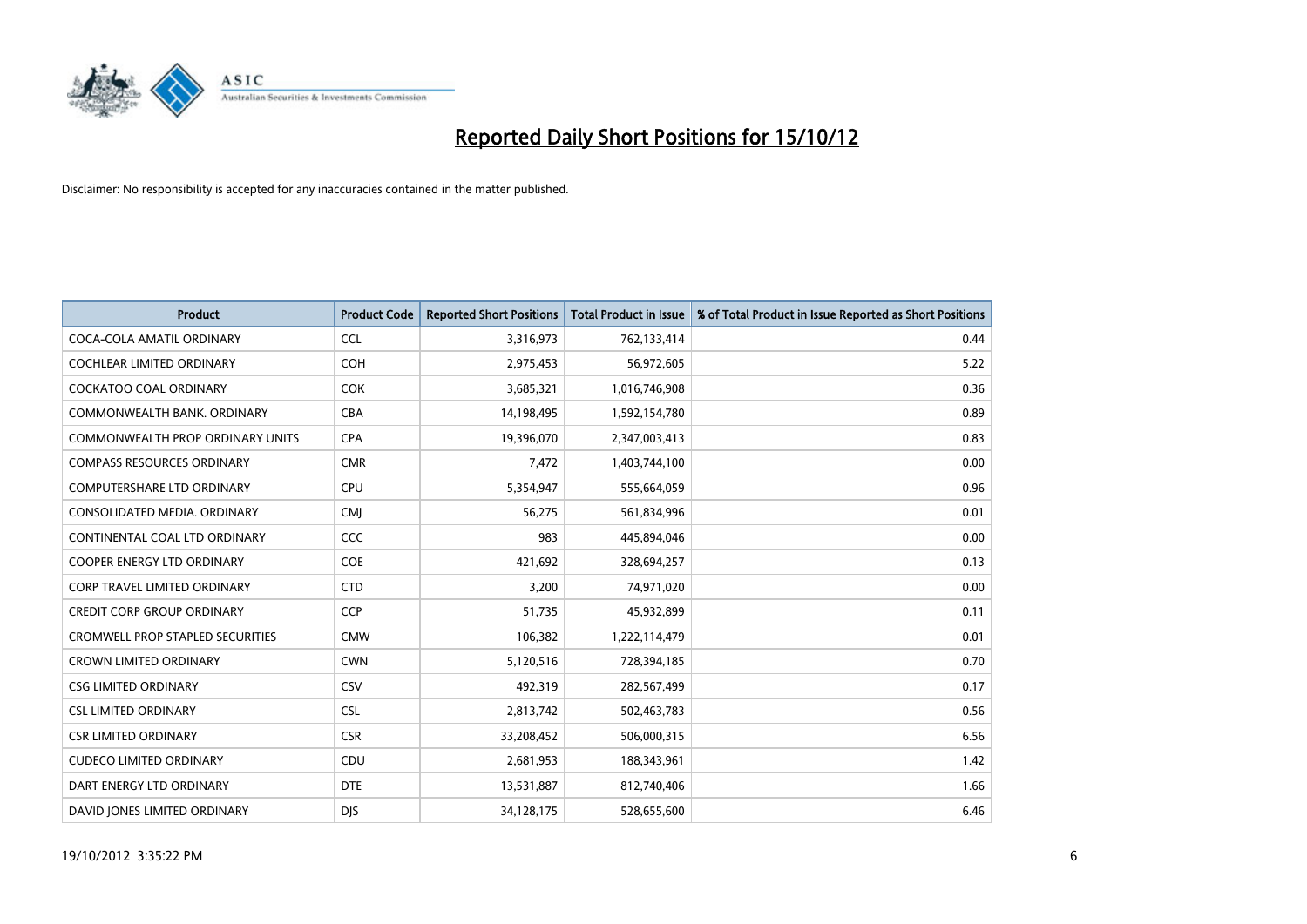

| <b>Product</b>                       | <b>Product Code</b> | <b>Reported Short Positions</b> | <b>Total Product in Issue</b> | % of Total Product in Issue Reported as Short Positions |
|--------------------------------------|---------------------|---------------------------------|-------------------------------|---------------------------------------------------------|
| <b>DECMIL GROUP LIMITED ORDINARY</b> | <b>DCG</b>          | 377,129                         | 167,567,757                   | 0.23                                                    |
| DEXUS PROPERTY GROUP STAPLED UNITS   | <b>DXS</b>          | 9,473,734                       | 4,839,024,176                 | 0.20                                                    |
| DISCOVERY METALS LTD ORDINARY        | <b>DML</b>          | 7,412,155                       | 484,771,941                   | 1.53                                                    |
| DOMINO PIZZA ENTERPR ORDINARY        | <b>DMP</b>          | 422,998                         | 70,092,674                    | 0.60                                                    |
| DORAY MINERALS LTD ORDINARY          | <b>DRM</b>          | 119,392                         | 94,070,503                    | 0.13                                                    |
| DOWNER EDI LIMITED ORDINARY          | <b>DOW</b>          | 10,673,210                      | 429,100,296                   | 2.49                                                    |
| DRILLSEARCH ENERGY ORDINARY          | <b>DLS</b>          | 1,067,624                       | 386,468,803                   | 0.28                                                    |
| DUET GROUP STAPLED US PROHIBIT.      | <b>DUE</b>          | 5,821,709                       | 1,116,638,606                 | 0.52                                                    |
| DULUXGROUP LIMITED ORDINARY          | <b>DLX</b>          | 5,286,236                       | 368,984,902                   | 1.43                                                    |
| ECHO ENTERTAINMENT ORDINARY          | <b>EGP</b>          | 7,758,084                       | 825,672,730                   | 0.94                                                    |
| <b>ELDERS LIMITED ORDINARY</b>       | <b>ELD</b>          | 16,142,894                      | 448,598,480                   | 3.60                                                    |
| ELEMENTAL MINERALS ORDINARY          | <b>ELM</b>          | 118,016                         | 243,614,280                   | 0.05                                                    |
| ELEMENTOS LIMITED ORDINARY           | <b>ELT</b>          | 16                              | 118,358,376                   | 0.00                                                    |
| <b>EMECO HOLDINGS ORDINARY</b>       | <b>EHL</b>          | 1,790,983                       | 631,237,586                   | 0.28                                                    |
| <b>ENDEAVOUR MIN CORP CDI 1:1</b>    | <b>EVR</b>          | 205,005                         | 124,063,901                   | 0.17                                                    |
| <b>ENERGY RESOURCES ORDINARY 'A'</b> | <b>ERA</b>          | 2,965,547                       | 517,725,062                   | 0.57                                                    |
| <b>ENERGY WORLD CORPOR, ORDINARY</b> | <b>EWC</b>          | 10,155,568                      | 1,734,166,672                 | 0.59                                                    |
| <b>ENVESTRA LIMITED ORDINARY</b>     | <b>ENV</b>          | 15,379,019                      | 1,572,392,111                 | 0.98                                                    |
| EOUATORIAL RES LTD ORDINARY          | EQX                 | 50,000                          | 117,235,353                   | 0.04                                                    |
| EVOLUTION MINING LTD ORDINARY        | <b>EVN</b>          | 1,480,669                       | 707,605,713                   | 0.21                                                    |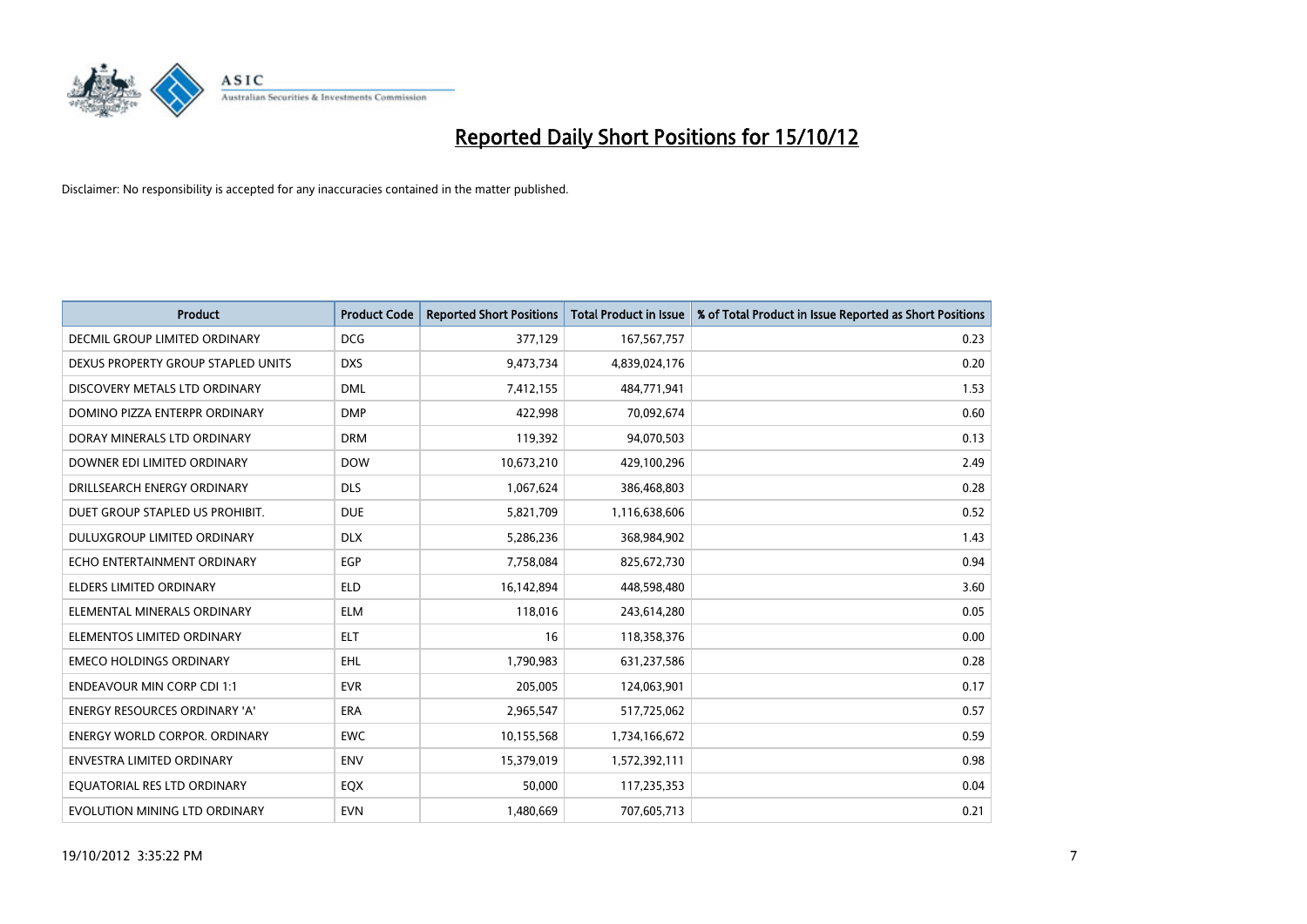

| <b>Product</b>                            | <b>Product Code</b> | <b>Reported Short Positions</b> | <b>Total Product in Issue</b> | % of Total Product in Issue Reported as Short Positions |
|-------------------------------------------|---------------------|---------------------------------|-------------------------------|---------------------------------------------------------|
| <b>FAIRFAX MEDIA LTD ORDINARY</b>         | <b>FXJ</b>          | 255,108,609                     | 2,351,955,725                 | 10.85                                                   |
| FAR LTD ORDINARY                          | <b>FAR</b>          | 21,000,000                      | 2,499,846,742                 | 0.84                                                    |
| FISHER & PAYKEL H. ORDINARY               | <b>FPH</b>          | 34,877                          | 538,095,634                   | 0.01                                                    |
| FKP PROPERTY GROUP STAPLED SECURITIES     | <b>FKP</b>          | 72,215,674                      | 2,251,016,386                 | 3.21                                                    |
| FLEETWOOD CORP ORDINARY                   | <b>FWD</b>          | 1,297,680                       | 59,781,187                    | 2.17                                                    |
| FLETCHER BUILDING ORDINARY                | <b>FBU</b>          | 9,563,362                       | 682,866,936                   | 1.40                                                    |
| <b>FLEXIGROUP LIMITED ORDINARY</b>        | <b>FXL</b>          | 14,516                          | 286,986,003                   | 0.01                                                    |
| <b>FLIGHT CENTRE ORDINARY</b>             | <b>FLT</b>          | 7,109,976                       | 100,149,257                   | 7.10                                                    |
| FLINDERS MINES LTD ORDINARY               | <b>FMS</b>          | 566,759                         | 1,821,300,404                 | 0.03                                                    |
| <b>FORGE GROUP LIMITED ORDINARY</b>       | FGE                 | 115,210                         | 86,169,014                    | 0.13                                                    |
| FORTESCUE METALS GRP ORDINARY             | <b>FMG</b>          | 177,546,117                     | 3,113,798,659                 | 5.70                                                    |
| <b>G.U.D. HOLDINGS ORDINARY</b>           | <b>GUD</b>          | 1,136,065                       | 71,341,319                    | 1.59                                                    |
| <b>G8 EDUCATION LIMITED ORDINARY</b>      | <b>GEM</b>          | 48,832                          | 236,093,926                   | 0.02                                                    |
| <b>GALAXY RESOURCES ORDINARY</b>          | <b>GXY</b>          | 3,057,693                       | 506,359,341                   | 0.60                                                    |
| <b>GENETIC TECHNOLOGIES ORDINARY</b>      | GTG                 | 1,364,100                       | 464,771,819                   | 0.29                                                    |
| <b>GEODYNAMICS LIMITED ORDINARY</b>       | GDY                 | 850                             | 406,452,608                   | 0.00                                                    |
| <b>GINDALBIE METALS LTD ORDINARY</b>      | <b>GBG</b>          | 33,494,922                      | 1,247,487,454                 | 2.68                                                    |
| <b>GLOBAL MINING ORDINARY</b>             | <b>GMI</b>          | 11,200                          | 181,898,994                   | 0.01                                                    |
| <b>GOODMAN FIELDER, ORDINARY</b>          | <b>GFF</b>          | 24,396,236                      | 1,955,559,207                 | 1.25                                                    |
| <b>GOODMAN GROUP STAPLED US PROHIBIT.</b> | <b>GMG</b>          | 10.348.945                      | 1,607,517,309                 | 0.64                                                    |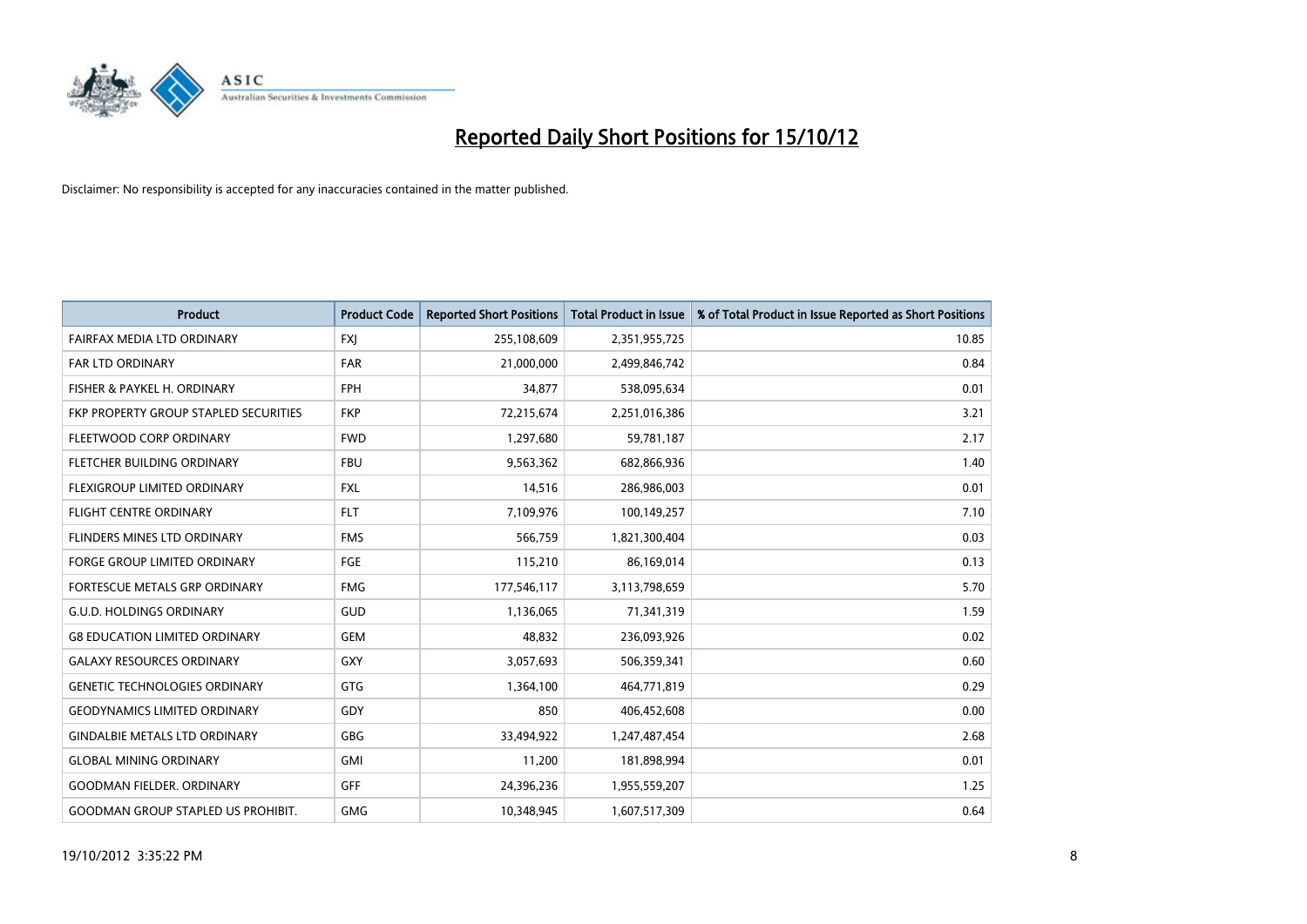

| <b>Product</b>                            | <b>Product Code</b> | <b>Reported Short Positions</b> | <b>Total Product in Issue</b> | % of Total Product in Issue Reported as Short Positions |
|-------------------------------------------|---------------------|---------------------------------|-------------------------------|---------------------------------------------------------|
| <b>GPT GROUP STAPLED SEC.</b>             | <b>GPT</b>          | 6,335,037                       | 1,766,785,075                 | 0.36                                                    |
| <b>GRAINCORP LIMITED A CLASS ORDINARY</b> | <b>GNC</b>          | 1,785,546                       | 228,241,481                   | 0.78                                                    |
| <b>GRANGE RESOURCES, ORDINARY</b>         | <b>GRR</b>          | 2,300,309                       | 1,155,487,102                 | 0.20                                                    |
| <b>GREENLAND MIN EN LTD ORDINARY</b>      | GGG                 | 587,233                         | 457,171,822                   | 0.13                                                    |
| <b>GRYPHON MINERALS LTD ORDINARY</b>      | GRY                 | 16,332,314                      | 348,264,983                   | 4.69                                                    |
| <b>GUILDFORD COAL LTD ORDINARY</b>        | <b>GUF</b>          | 2,251,682                       | 521,046,899                   | 0.43                                                    |
| <b>GUIARAT NRE COAL LTD ORDINARY</b>      | <b>GNM</b>          | 8,100                           | 1,123,137,858                 | 0.00                                                    |
| <b>GUNNS LIMITED ORDINARY</b>             | <b>GNS</b>          | 49,044,535                      | 848,401,559                   | 5.78                                                    |
| <b>GWA GROUP LTD ORDINARY</b>             | <b>GWA</b>          | 7,785,996                       | 302,005,514                   | 2.58                                                    |
| <b>HARVEY NORMAN ORDINARY</b>             | <b>HVN</b>          | 60,105,179                      | 1,062,316,784                 | 5.66                                                    |
| HASTIE GROUP LIMITED ORDINARY             | <b>HST</b>          | 120,718                         | 137,353,504                   | 0.09                                                    |
| HASTINGS DIVERSIFIED STAPLED SECURITY     | <b>HDF</b>          | 366,328                         | 560,324,158                   | 0.07                                                    |
| <b>HENDERSON GROUP CDI 1:1</b>            | <b>HGG</b>          | 389,004                         | 706,654,885                   | 0.06                                                    |
| HFA HOLDINGS LIMITED ORDINARY             | <b>HFA</b>          | 3,809                           | 117,332,831                   | 0.00                                                    |
| HILLGROVE RES LTD ORDINARY                | <b>HGO</b>          | 1,760,219                       | 1,022,760,221                 | 0.17                                                    |
| HILLS HOLDINGS LTD ORDINARY               | <b>HIL</b>          | 2,352,002                       | 246,500,444                   | 0.95                                                    |
| HORIZON OIL LIMITED ORDINARY              | <b>HZN</b>          | 22,986,240                      | 1,130,811,515                 | 2.03                                                    |
| ICON ENERGY LIMITED ORDINARY              | <b>ICN</b>          | 72                              | 469,301,394                   | 0.00                                                    |
| <b>IINET LIMITED ORDINARY</b>             | <b>IIN</b>          | 664                             | 161,238,847                   | 0.00                                                    |
| <b>ILUKA RESOURCES ORDINARY</b>           | ILU                 | 45,581,057                      | 418,700,517                   | 10.89                                                   |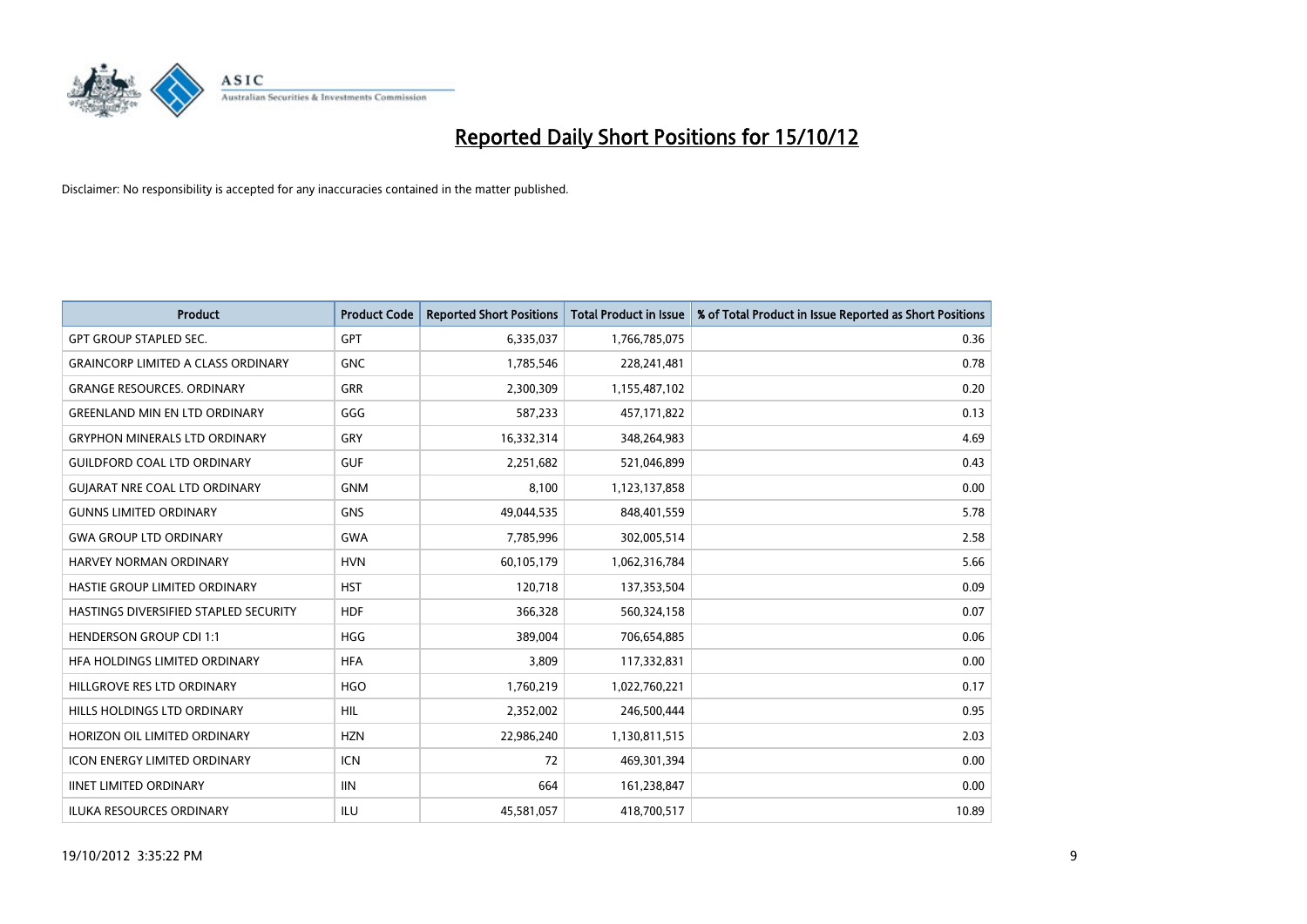

| <b>Product</b>                                  | <b>Product Code</b> | <b>Reported Short Positions</b> | <b>Total Product in Issue</b> | % of Total Product in Issue Reported as Short Positions |
|-------------------------------------------------|---------------------|---------------------------------|-------------------------------|---------------------------------------------------------|
| <b>IMDEX LIMITED ORDINARY</b>                   | <b>IMD</b>          | 1,561,588                       | 208,235,426                   | 0.75                                                    |
| <b>INCITEC PIVOT ORDINARY</b>                   | <b>IPL</b>          | 7,487,213                       | 1,628,730,107                 | 0.46                                                    |
| <b>INDEPENDENCE GROUP ORDINARY</b>              | <b>IGO</b>          | 8,557,825                       | 232,882,535                   | 3.67                                                    |
| INDOPHIL RESOURCES ORDINARY                     | <b>IRN</b>          | 868,758                         | 1,203,146,194                 | 0.07                                                    |
| <b>INDUSTREA LIMITED ORDINARY</b>               | <b>IDL</b>          | 8,197,596                       | 370,268,218                   | 2.21                                                    |
| <b>INFIGEN ENERGY STAPLED SECURITIES</b>        | <b>IFN</b>          | 367,687                         | 762,265,972                   | 0.05                                                    |
| <b>INSURANCE AUSTRALIA ORDINARY</b>             | IAG                 | 3,632,405                       | 2,079,034,021                 | 0.17                                                    |
| <b>INTEGRA MINING LTD, ORDINARY</b>             | <b>IGR</b>          | 727,780                         | 934,440,899                   | 0.08                                                    |
| <b>INTREPID MINES ORDINARY</b>                  | <b>IAU</b>          | 4,697,556                       | 553,751,671                   | 0.85                                                    |
| <b>INVESTA OFFICE FUND STAPLED SECURITIES</b>   | <b>IOF</b>          | 1,818,878                       | 614,047,458                   | 0.30                                                    |
| <b>INVOCARE LIMITED ORDINARY</b>                | <b>IVC</b>          | 2,644,886                       | 110,030,298                   | 2.40                                                    |
| ION LIMITED ORDINARY                            | <b>ION</b>          | 164,453                         | 256,365,105                   | 0.06                                                    |
| <b>IOOF HOLDINGS LTD ORDINARY</b>               | <b>IFL</b>          | 183,147                         | 229,794,395                   | 0.08                                                    |
| <b>IRESS LIMITED ORDINARY</b>                   | <b>IRE</b>          | 936.194                         | 128,620,231                   | 0.73                                                    |
| ISHARES MSCI AUS 200 ISHARES MSCI AUS 200       | <b>IOZ</b>          | 10,764                          | 6,006,227                     | 0.18                                                    |
| <b>IVANHOE AUSTRALIA ORDINARY</b>               | <b>IVA</b>          | 1,997,780                       | 555,583,643                   | 0.36                                                    |
| <b>JAMES HARDIE INDUST CHESS DEPOSITARY INT</b> | <b>IHX</b>          | 8,592,963                       | 439,580,130                   | 1.95                                                    |
| <b>JB HI-FI LIMITED ORDINARY</b>                | <b>IBH</b>          | 21,476,599                      | 98,850,643                    | 21.73                                                   |
| <b>KAGARA LTD ORDINARY</b>                      | <b>KZL</b>          | 1,338,263                       | 798,953,117                   | 0.17                                                    |
| KANGAROO RES LTD ORDINARY                       | <b>KRL</b>          | 52.088                          | 3,434,430,012                 | 0.00                                                    |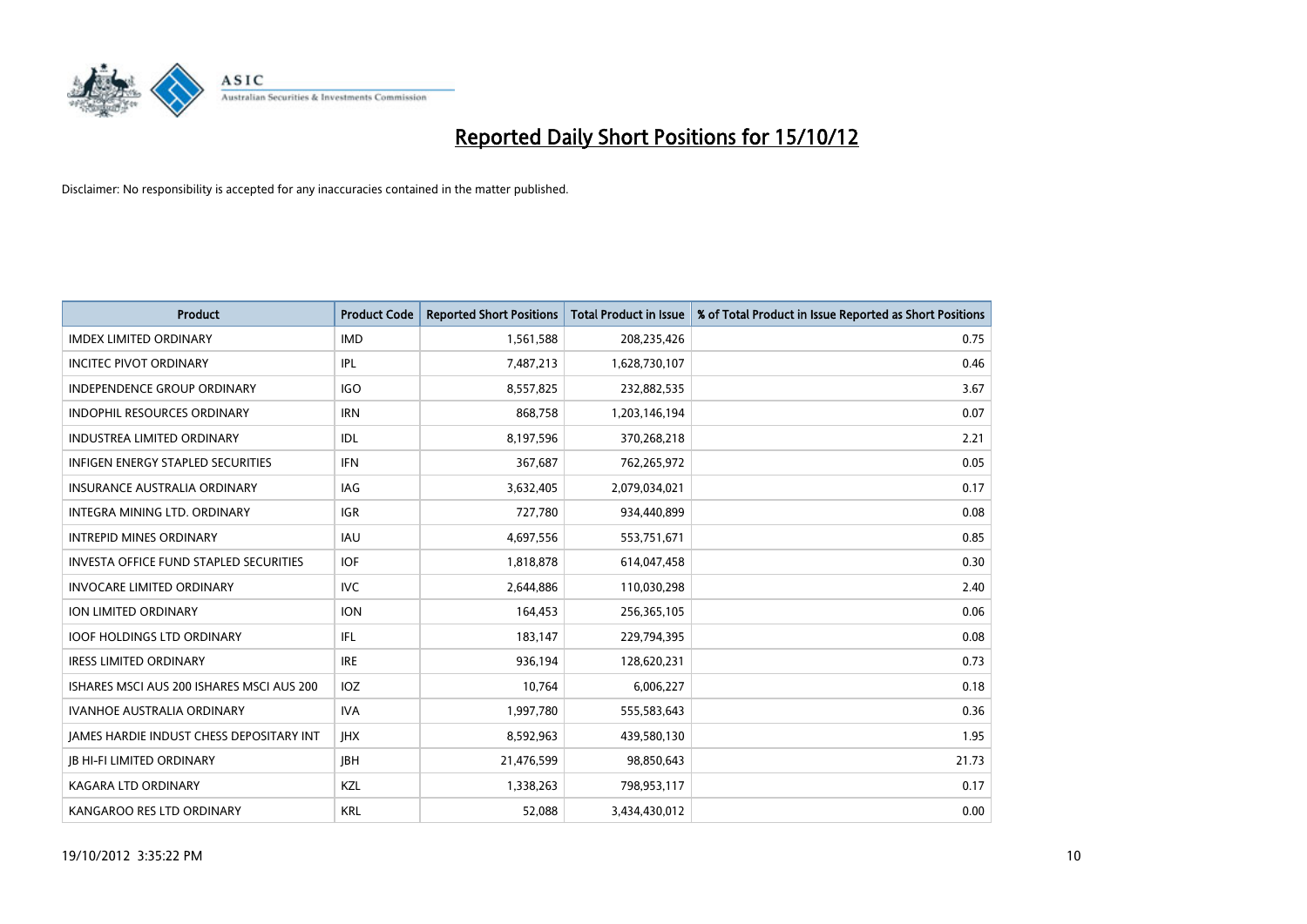

| <b>Product</b>                        | <b>Product Code</b> | <b>Reported Short Positions</b> | <b>Total Product in Issue</b> | % of Total Product in Issue Reported as Short Positions |
|---------------------------------------|---------------------|---------------------------------|-------------------------------|---------------------------------------------------------|
| KAROON GAS AUSTRALIA ORDINARY         | <b>KAR</b>          | 973,688                         | 221,420,769                   | 0.44                                                    |
| KATHMANDU HOLD LTD ORDINARY           | <b>KMD</b>          | 647,799                         | 200,165,940                   | 0.32                                                    |
| <b>KBL MINING LIMITED ORDINARY</b>    | <b>KBL</b>          | 1,820                           | 292,335,629                   | 0.00                                                    |
| KENTOR GOLD LIMITED ORDINARY          | KGL                 | 275                             | 140,040,563                   | 0.00                                                    |
| KINGSGATE CONSOLID, ORDINARY          | <b>KCN</b>          | 4,408,619                       | 151,744,838                   | 2.91                                                    |
| LEIGHTON HOLDINGS ORDINARY            | LEI                 | 11,642,698                      | 337,088,765                   | 3.45                                                    |
| LEND LEASE GROUP UNIT/ORD STAPLED     | LLC                 | 6,160,107                       | 574,351,883                   | 1.07                                                    |
| LINC ENERGY LTD ORDINARY              | <b>LNC</b>          | 4,681,820                       | 504,487,631                   | 0.93                                                    |
| LIQUEFIED NATURAL ORDINARY            | <b>LNG</b>          | 272,800                         | 267,699,015                   | 0.10                                                    |
| <b>LYNAS CORPORATION ORDINARY</b>     | <b>LYC</b>          | 217,249,560                     | 1,716,159,363                 | 12.66                                                   |
| M2 TELECOMMUNICATION ORDINARY         | <b>MTU</b>          | 2,192,278                       | 156,931,954                   | 1.40                                                    |
| <b>MACA LIMITED ORDINARY</b>          | <b>MLD</b>          | 50,519                          | 150,000,000                   | 0.03                                                    |
| <b>MACMAHON HOLDINGS ORDINARY</b>     | <b>MAH</b>          | 5,285,361                       | 741,316,038                   | 0.71                                                    |
| MACQ ATLAS ROADS GRP ORDINARY STAPLED | <b>MQA</b>          | 3,219,202                       | 478,531,436                   | 0.67                                                    |
| MACQUARIE GROUP LTD ORDINARY          | MQG                 | 6,311,654                       | 339,207,464                   | 1.86                                                    |
| MAGELLAN FIN GRP LTD ORDINARY         | <b>MFG</b>          | 7,851                           | 152,558,341                   | 0.01                                                    |
| <b>MARENGO MINING ORDINARY</b>        | <b>MGO</b>          | 39,850                          | 1,137,720,551                 | 0.00                                                    |
| MATRIX C & E LTD ORDINARY             | <b>MCE</b>          | 3,510,283                       | 94,555,428                    | 3.71                                                    |
| <b>MAVERICK DRILLING ORDINARY</b>     | <b>MAD</b>          | 826,718                         | 452,726,751                   | 0.18                                                    |
| MAYNE PHARMA LTD ORDINARY             | <b>MYX</b>          | 335,871                         | 152,153,044                   | 0.22                                                    |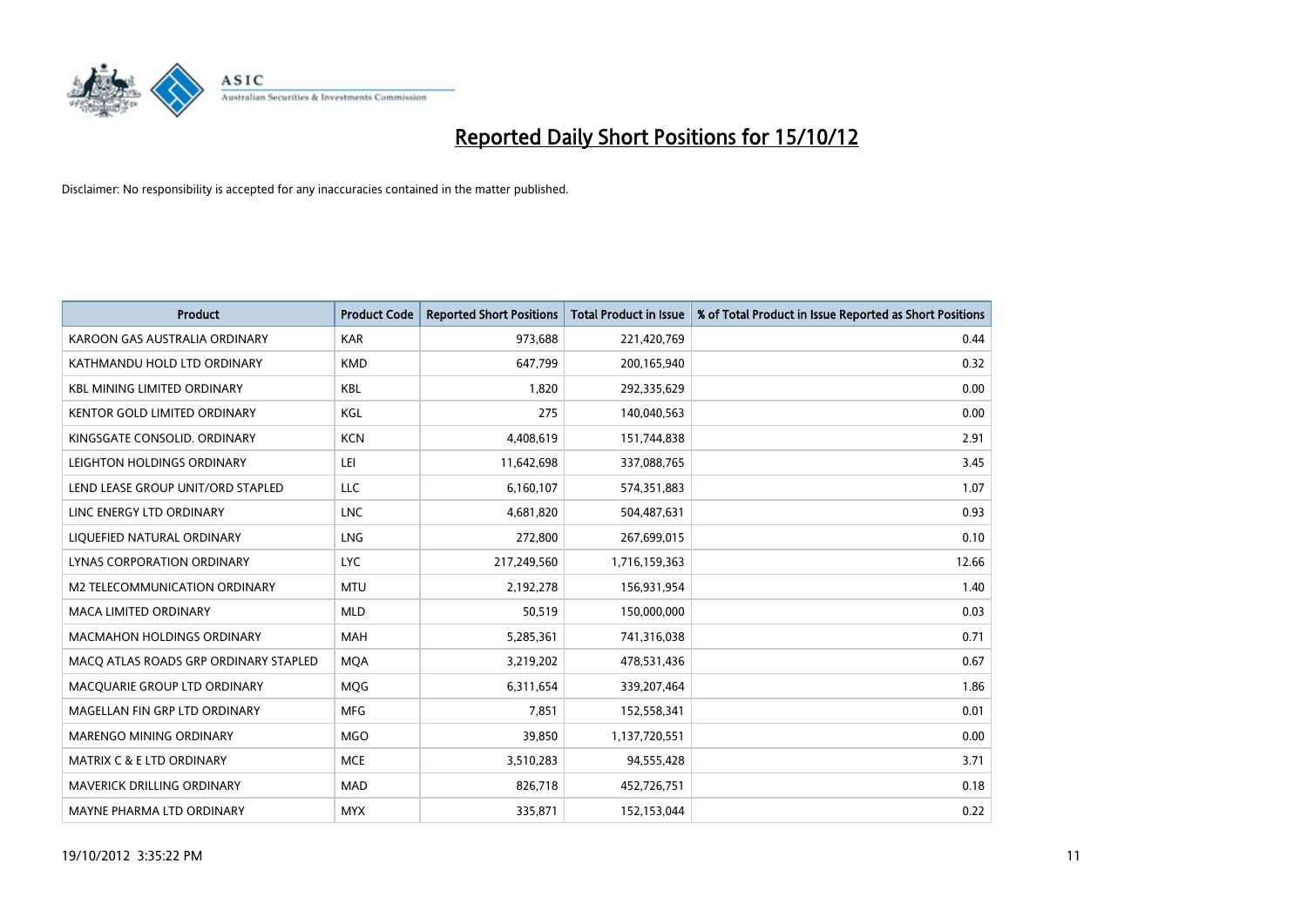

| <b>Product</b>                  | <b>Product Code</b> | <b>Reported Short Positions</b> | <b>Total Product in Issue</b> | % of Total Product in Issue Reported as Short Positions |
|---------------------------------|---------------------|---------------------------------|-------------------------------|---------------------------------------------------------|
| MCMILLAN SHAKESPEARE ORDINARY   | <b>MMS</b>          | 371                             | 74,523,965                    | 0.00                                                    |
| MEDUSA MINING LTD ORDINARY      | <b>MML</b>          | 1,814,659                       | 188,903,911                   | 0.96                                                    |
| MELBOURNE IT LIMITED ORDINARY   | <b>MLB</b>          | 1,002                           | 81,965,992                    | 0.00                                                    |
| MEO AUSTRALIA LTD ORDINARY      | <b>MEO</b>          | 3,706,794                       | 539,913,260                   | 0.69                                                    |
| <b>MERMAID MARINE ORDINARY</b>  | <b>MRM</b>          | 598,770                         | 223,551,342                   | 0.27                                                    |
| MESOBLAST LIMITED ORDINARY      | <b>MSB</b>          | 17,035,453                      | 284,478,361                   | 5.99                                                    |
| METALS X LIMITED ORDINARY       | <b>MLX</b>          | 780,803                         | 1,316,663,257                 | 0.06                                                    |
| METCASH LIMITED ORDINARY        | <b>MTS</b>          | 40,940,069                      | 880,704,786                   | 4.65                                                    |
| METGASCO LIMITED ORDINARY       | <b>MEL</b>          | 386,745                         | 391,724,302                   | 0.10                                                    |
| MICLYN EXP OFFSHR ORDINARY      | <b>MIO</b>          | 109,829                         | 278,639,188                   | 0.04                                                    |
| MILTON CORPORATION ORDINARY     | <b>MLT</b>          | 12,800                          | 121,625,655                   | 0.01                                                    |
| MINCOR RESOURCES NL ORDINARY    | <b>MCR</b>          | 2,399,580                       | 188,208,274                   | 1.27                                                    |
| MINERAL DEPOSITS ORDINARY       | <b>MDL</b>          | 190,649                         | 83,538,786                    | 0.23                                                    |
| MINERAL RESOURCES, ORDINARY     | <b>MIN</b>          | 4,126,552                       | 185,006,018                   | 2.23                                                    |
| MIRABELA NICKEL LTD ORDINARY    | <b>MBN</b>          | 12,040,258                      | 876,582,736                   | 1.37                                                    |
| MIRVAC GROUP STAPLED SECURITIES | <b>MGR</b>          | 16,082,723                      | 3,425,587,451                 | 0.47                                                    |
| MOLOPO ENERGY LTD ORDINARY      | <b>MPO</b>          | 584,034                         | 245,849,711                   | 0.24                                                    |
| MONADELPHOUS GROUP ORDINARY     | <b>MND</b>          | 2,960,535                       | 90,663,543                    | 3.27                                                    |
| MORTGAGE CHOICE LTD ORDINARY    | <b>MOC</b>          | 2,270,632                       | 122,819,572                   | 1.85                                                    |
| MOUNT GIBSON IRON ORDINARY      | <b>MGX</b>          | 3,191,508                       | 1,085,728,430                 | 0.29                                                    |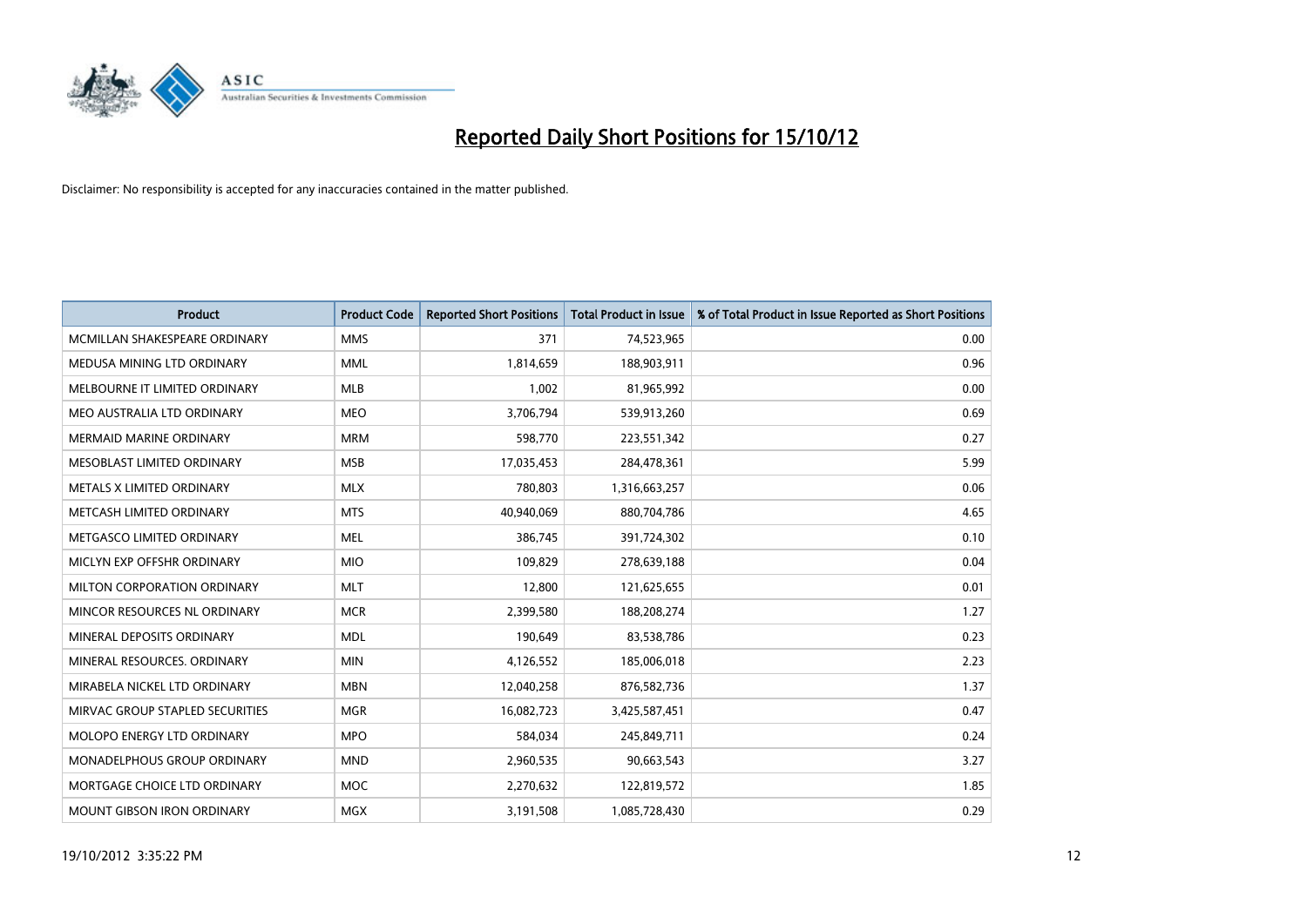

| <b>Product</b>                       | <b>Product Code</b> | <b>Reported Short Positions</b> | Total Product in Issue | % of Total Product in Issue Reported as Short Positions |
|--------------------------------------|---------------------|---------------------------------|------------------------|---------------------------------------------------------|
| <b>MURCHISON METALS LTD ORDINARY</b> | <b>MMX</b>          | 941.953                         | 450,427,346            | 0.21                                                    |
| <b>MYER HOLDINGS LTD ORDINARY</b>    | <b>MYR</b>          | 61,118,260                      | 583,384,551            | 10.48                                                   |
| <b>MYSTATE LIMITED ORDINARY</b>      | <b>MYS</b>          | 20,991                          | 87,012,663             | 0.02                                                    |
| NATIONAL AUST. BANK ORDINARY         | <b>NAB</b>          | 8,597,374                       | 2,297,237,138          | 0.37                                                    |
| NAVITAS LIMITED ORDINARY             | <b>NVT</b>          | 6,710,813                       | 375,367,918            | 1.79                                                    |
| NEON ENERGY LIMITED ORDINARY         | <b>NEN</b>          | 4,553,626                       | 509,439,518            | 0.89                                                    |
| NEW HOPE CORPORATION ORDINARY        | <b>NHC</b>          | 2,279,849                       | 830,526,815            | 0.27                                                    |
| NEW STANDARD ENERGY ORDINARY         | <b>NSE</b>          | 230,163                         | 305,331,847            | 0.08                                                    |
| NEWCREST MINING ORDINARY             | <b>NCM</b>          | 2,648,475                       | 765,000,000            | 0.35                                                    |
| NEWS CORP A NON-VOTING CDI           | <b>NWSLV</b>        | 3,660,088                       | 1,553,815,623          | 0.24                                                    |
| NEWS CORP B VOTING CDI               | <b>NWS</b>          | 2,092,632                       | 798,520,953            | 0.26                                                    |
| NEXTDC LIMITED ORDINARY              | <b>NXT</b>          | 763,850                         | 150,602,388            | 0.51                                                    |
| NEXUS ENERGY LIMITED ORDINARY        | <b>NXS</b>          | 764,090                         | 1,329,821,159          | 0.06                                                    |
| NIB HOLDINGS LIMITED ORDINARY        | <b>NHF</b>          | 131,897                         | 439,004,182            | 0.03                                                    |
| NIDO PETROLEUM ORDINARY              | <b>NDO</b>          | 105,313                         | 1,390,829,818          | 0.01                                                    |
| NOBLE MINERAL RES ORDINARY           | <b>NMG</b>          | 3,721,468                       | 655,522,952            | 0.57                                                    |
| NORFOLK GROUP ORDINARY               | <b>NFK</b>          | 350                             | 158,890,730            | 0.00                                                    |
| NORTHERN IRON LTD ORDINARY           | <b>NFE</b>          | 5,665,994                       | 475,971,207            | 1.19                                                    |
| NORTHERN STAR ORDINARY               | <b>NST</b>          | 700,199                         | 423,968,168            | 0.17                                                    |
| NRW HOLDINGS LIMITED ORDINARY        | <b>NWH</b>          | 1,300,338                       | 278,888,011            | 0.47                                                    |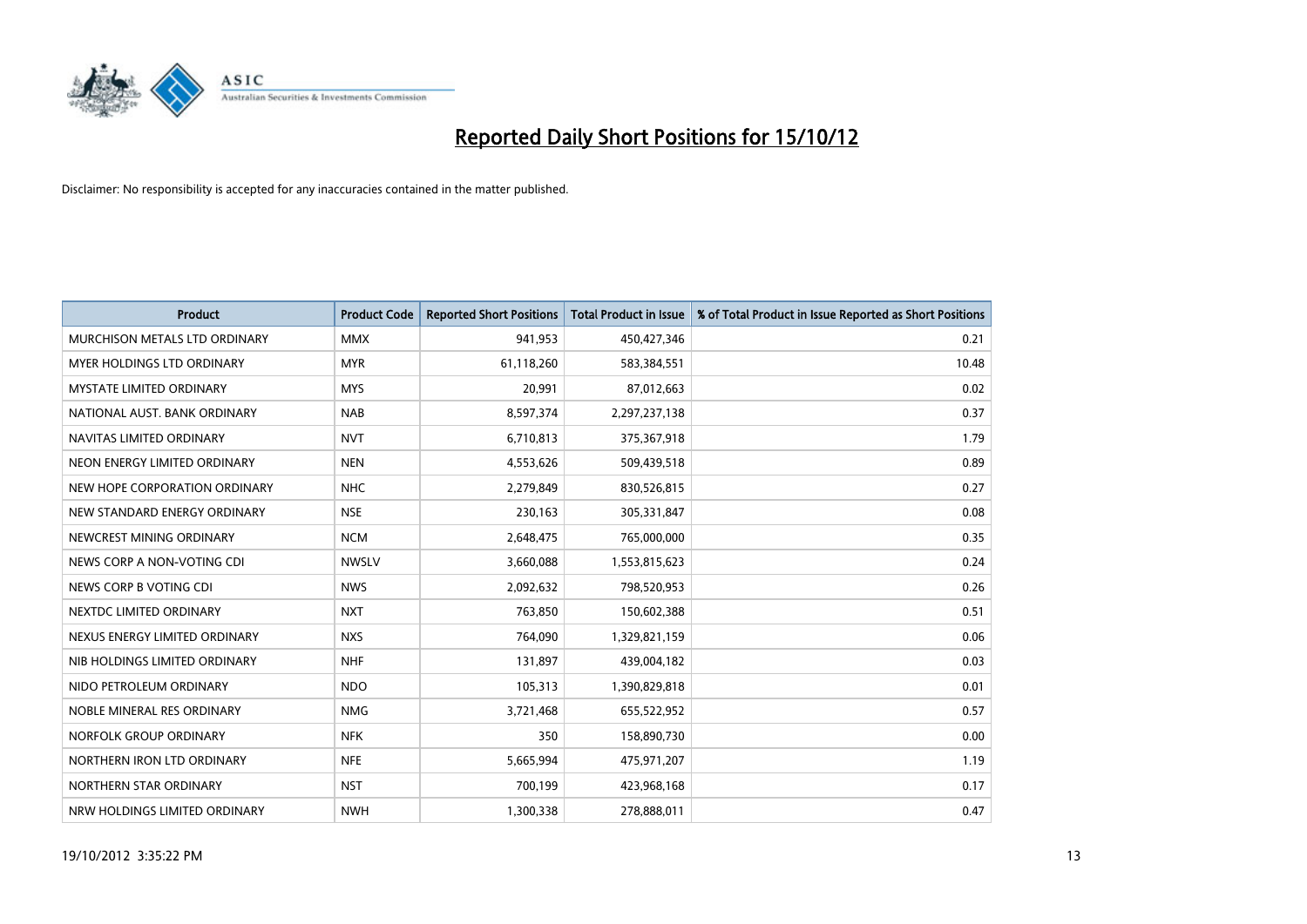

| <b>Product</b>                        | <b>Product Code</b> | <b>Reported Short Positions</b> | <b>Total Product in Issue</b> | % of Total Product in Issue Reported as Short Positions |
|---------------------------------------|---------------------|---------------------------------|-------------------------------|---------------------------------------------------------|
| NUFARM LIMITED ORDINARY               | <b>NUF</b>          | 6,476,079                       | 262,142,247                   | 2.47                                                    |
| OAKTON LIMITED ORDINARY               | <b>OKN</b>          | 148,714                         | 91,721,874                    | 0.16                                                    |
| OCEANAGOLD CORP. CHESS DEPOSITARY INT | <b>OGC</b>          | 1,227,858                       | 263,278,752                   | 0.47                                                    |
| OIL SEARCH LTD ORDINARY               | OSH                 | 3,704,885                       | 1,334,756,742                 | 0.28                                                    |
| OM HOLDINGS LIMITED ORDINARY          | <b>OMH</b>          | 2,631,011                       | 673,423,337                   | 0.39                                                    |
| ORICA LIMITED ORDINARY                | ORI                 | 2,024,006                       | 365,642,802                   | 0.55                                                    |
| ORIGIN ENERGY ORDINARY                | <b>ORG</b>          | 7,565,720                       | 1,093,608,829                 | 0.69                                                    |
| OROCOBRE LIMITED ORDINARY             | <b>ORE</b>          | 233,425                         | 103,195,029                   | 0.23                                                    |
| OROTONGROUP LIMITED ORDINARY          | ORL                 | 147,773                         | 40,880,902                    | 0.36                                                    |
| OZ MINERALS ORDINARY                  | OZL                 | 4,608,156                       | 303,470,022                   | 1.52                                                    |
| <b>PACIFIC BRANDS ORDINARY</b>        | <b>PBG</b>          | 2,382,171                       | 912,915,695                   | 0.26                                                    |
| PALADIN ENERGY LTD ORDINARY           | <b>PDN</b>          | 61,888,577                      | 836,825,651                   | 7.40                                                    |
| PANAUST LIMITED ORDINARY              | <b>PNA</b>          | 3,883,515                       | 605,443,685                   | 0.64                                                    |
| PANCONTINENTAL OIL ORDINARY           | <b>PCL</b>          | 233,335                         | 1,148,744,096                 | 0.02                                                    |
| PANORAMIC RESOURCES ORDINARY          | PAN                 | 2,065,264                       | 255,681,195                   | 0.81                                                    |
| PAPERLINX LIMITED ORDINARY            | <b>PPX</b>          | 3,231                           | 609,280,761                   | 0.00                                                    |
| PAPILLON RES LTD ORDINARY             | PIR                 | 3,773,930                       | 248,800,149                   | 1.52                                                    |
| PEET LIMITED ORDINARY                 | <b>PPC</b>          | 913,468                         | 321,013,141                   | 0.28                                                    |
| PERILYA LIMITED ORDINARY              | PEM                 | 24,736                          | 769,316,426                   | 0.00                                                    |
| PERPETUAL LIMITED ORDINARY            | PPT                 | 2,065,577                       | 41,980,678                    | 4.92                                                    |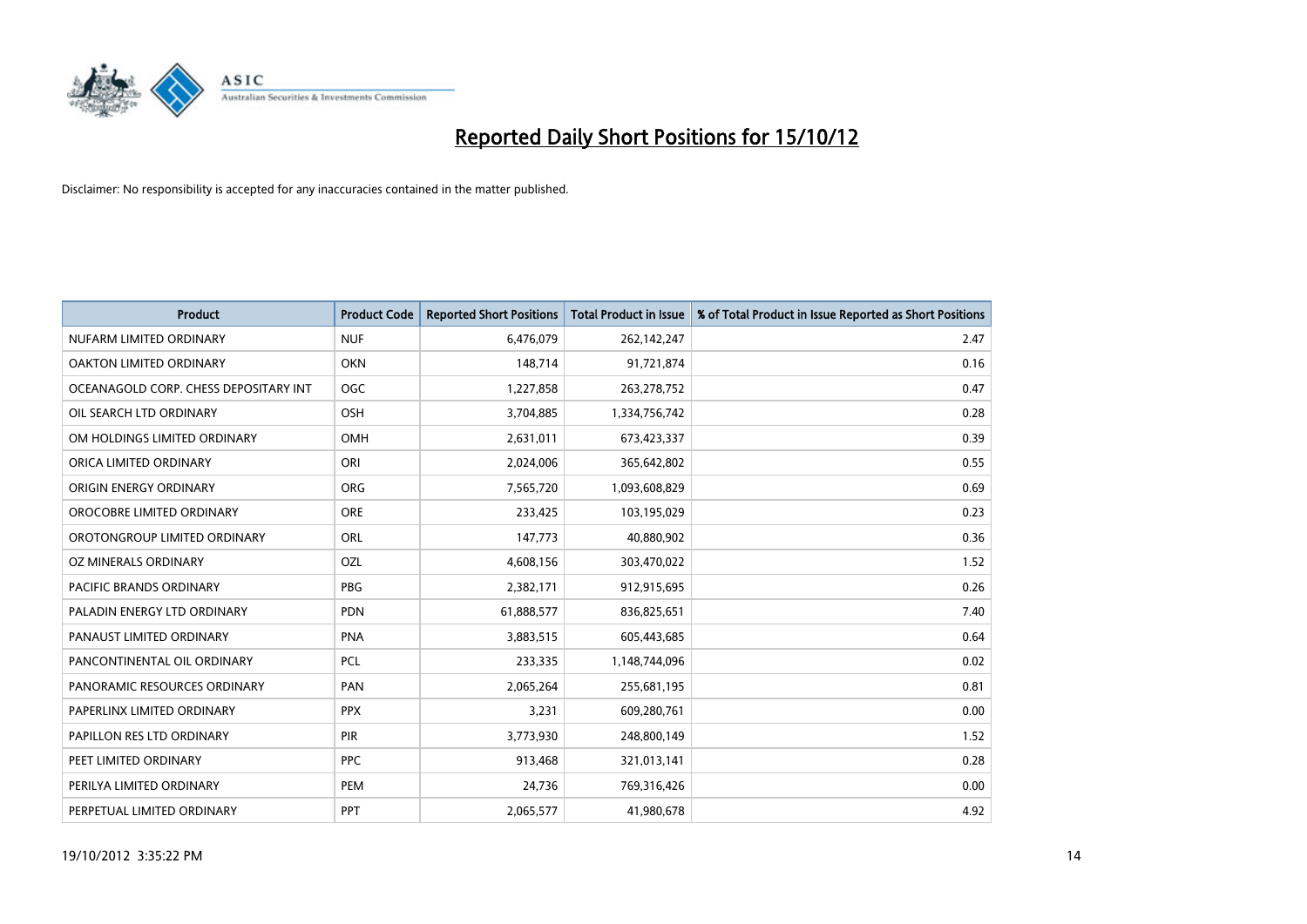

| <b>Product</b>                      | <b>Product Code</b> | <b>Reported Short Positions</b> | <b>Total Product in Issue</b> | % of Total Product in Issue Reported as Short Positions |
|-------------------------------------|---------------------|---------------------------------|-------------------------------|---------------------------------------------------------|
| PERSEUS MINING LTD ORDINARY         | PRU                 | 7,236,373                       | 457,962,088                   | 1.58                                                    |
| PHARMAXIS LTD ORDINARY              | <b>PXS</b>          | 2,673,737                       | 307,888,389                   | 0.87                                                    |
| PLATINUM ASSET ORDINARY             | <b>PTM</b>          | 10,396,821                      | 561,347,878                   | 1.85                                                    |
| PLATINUM AUSTRALIA ORDINARY         | <b>PLA</b>          | 22,143                          | 504,968,043                   | 0.00                                                    |
| PMI GOLD CORP CDI 1:1               | <b>PVM</b>          | 53,629                          | 75,645,355                    | 0.07                                                    |
| PMP LIMITED ORDINARY                | <b>PMP</b>          | 106,142                         | 323,781,124                   | 0.03                                                    |
| PRANA BIOTECHNOLOGY ORDINARY        | PBT                 | 19,920                          | 340,689,928                   | 0.01                                                    |
| PREMIER INVESTMENTS ORDINARY        | <b>PMV</b>          | 539,461                         | 155,260,478                   | 0.35                                                    |
| PREMIUM INVESTORS ORDINARY          | PRV                 | 280,000                         | 101,212,781                   | 0.28                                                    |
| PRIMA BIOMED LTD ORDINARY           | <b>PRR</b>          | 300,000                         | 1,066,063,388                 | 0.03                                                    |
| PRIMARY HEALTH CARE ORDINARY        | <b>PRY</b>          | 18,995,334                      | 501,717,314                   | 3.79                                                    |
| PRIMEAG AUSTRALIA ORDINARY          | <b>PAG</b>          |                                 | 266,394,444                   | 0.00                                                    |
| PROGRAMMED ORDINARY                 | PRG                 | 220,000                         | 118,175,280                   | 0.19                                                    |
| PROSPERITY RESOURCES ORDINARY       | <b>PSP</b>          | 100,000                         | 382,692,180                   | 0.03                                                    |
| <b>QANTAS AIRWAYS ORDINARY</b>      | QAN                 | 10,979,998                      | 2,265,123,620                 | 0.48                                                    |
| <b>OBE INSURANCE GROUP ORDINARY</b> | <b>OBE</b>          | 14,628,769                      | 1,196,746,372                 | 1.22                                                    |
| OR NATIONAL LIMITED ORDINARY        | <b>ORN</b>          | 7,913,996                       | 2,426,618,941                 | 0.33                                                    |
| ORXPHARMA LTD ORDINARY              | <b>QRX</b>          | 66                              | 144,577,206                   | 0.00                                                    |
| <b>OUBE LOGISTICS HLDG ORDINARY</b> | <b>OUB</b>          | 5,973,290                       | 921,407,185                   | 0.65                                                    |
| RAMELIUS RESOURCES ORDINARY         | <b>RMS</b>          | 1,061,021                       | 336,256,949                   | 0.32                                                    |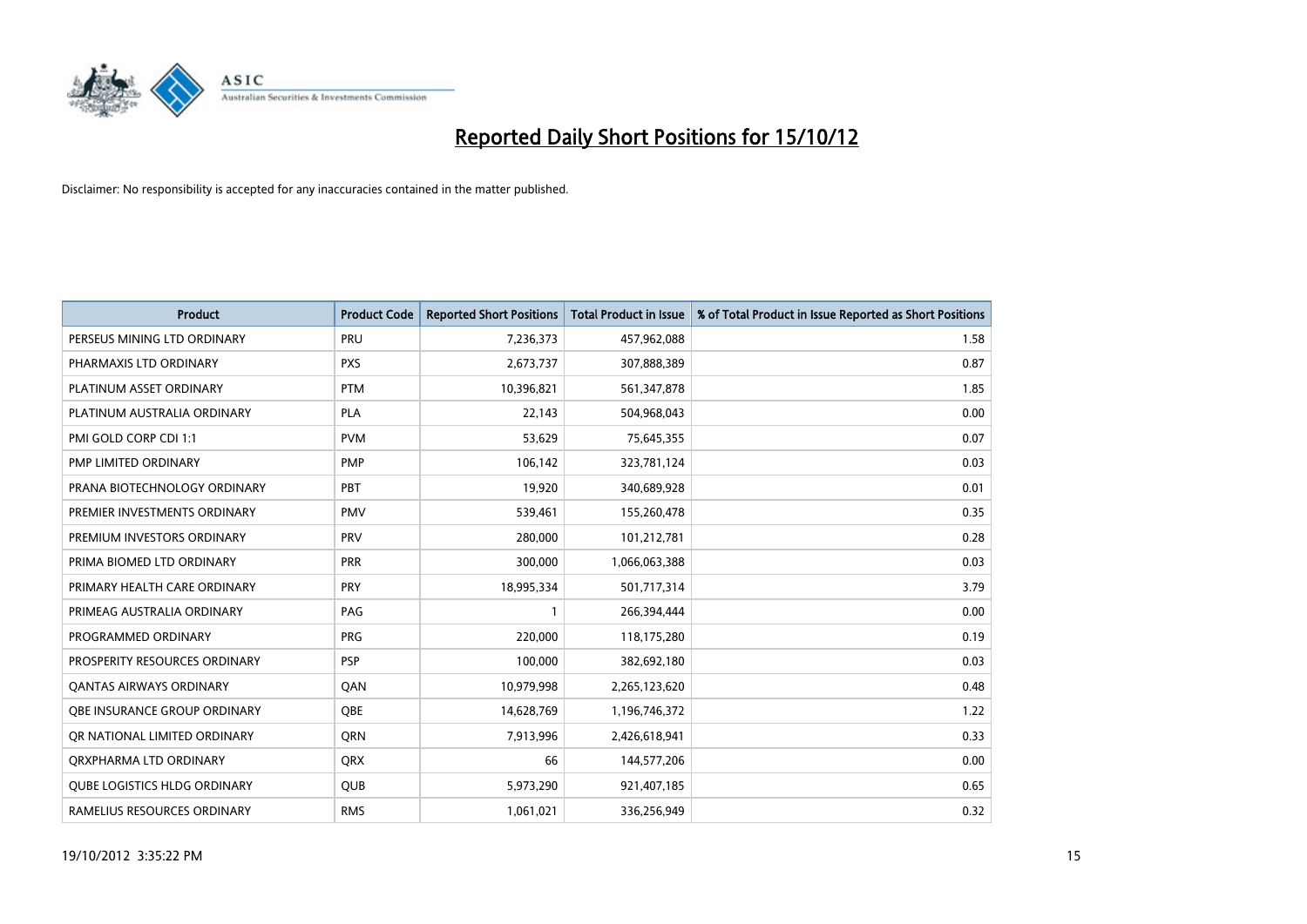

| <b>Product</b>                      | <b>Product Code</b> | <b>Reported Short Positions</b> | <b>Total Product in Issue</b> | % of Total Product in Issue Reported as Short Positions |
|-------------------------------------|---------------------|---------------------------------|-------------------------------|---------------------------------------------------------|
| RAMSAY HEALTH CARE ORDINARY         | <b>RHC</b>          | 2,134,824                       | 202,081,252                   | 1.06                                                    |
| <b>RCR TOMLINSON ORDINARY</b>       | <b>RCR</b>          | 136,828                         | 132,406,265                   | 0.10                                                    |
| <b>REA GROUP ORDINARY</b>           | <b>REA</b>          | 125,466                         | 131,714,699                   | 0.10                                                    |
| RECKON LIMITED ORDINARY             | <b>RKN</b>          | 959,818                         | 129,488,015                   | 0.74                                                    |
| <b>RED 5 LIMITED ORDINARY</b>       | <b>RED</b>          | 85,132                          | 135,488,008                   | 0.06                                                    |
| <b>RED FORK ENERGY ORDINARY</b>     | <b>RFE</b>          | 1,784,422                       | 384,951,719                   | 0.46                                                    |
| REDBANK ENERGY LTD ORDINARY         | AEJ                 | 13                              | 786,287                       | 0.00                                                    |
| <b>REDFLEX HOLDINGS ORDINARY</b>    | <b>RDF</b>          | 6                               | 110,762,310                   | 0.00                                                    |
| REECE AUSTRALIA LTD. ORDINARY       | <b>REH</b>          | 1,000                           | 99,600,000                    | 0.00                                                    |
| REED RESOURCES LTD ORDINARY         | <b>RDR</b>          | 59,800                          | 464,112,073                   | 0.01                                                    |
| REGIS RESOURCES ORDINARY            | <b>RRL</b>          | 570,716                         | 454,904,360                   | 0.13                                                    |
| RESMED INC CDI 10:1                 | <b>RMD</b>          | 360,248                         | 1,556,242,300                 | 0.02                                                    |
| RESOLUTE MINING ORDINARY            | <b>RSG</b>          | 1,717,130                       | 628,704,290                   | 0.27                                                    |
| <b>RESOURCE GENERATION ORDINARY</b> | <b>RES</b>          | 173                             | 262,895,652                   | 0.00                                                    |
| RETAIL FOOD GROUP ORDINARY          | <b>RFG</b>          | 245,001                         | 125,240,114                   | 0.20                                                    |
| REX MINERALS LIMITED ORDINARY       | <b>RXM</b>          | 546,585                         | 188,907,284                   | 0.29                                                    |
| <b>RHG LIMITED ORDINARY</b>         | <b>RHG</b>          | 31,776                          | 308,483,177                   | 0.01                                                    |
| RIALTO ENERGY ORDINARY              | <b>RIA</b>          | 41                              | 672,259,992                   | 0.00                                                    |
| RIO TINTO LIMITED ORDINARY          | <b>RIO</b>          | 12,663,756                      | 435,758,720                   | 2.91                                                    |
| ROC OIL COMPANY ORDINARY            | <b>ROC</b>          | 1,288,489                       | 683,235,552                   | 0.19                                                    |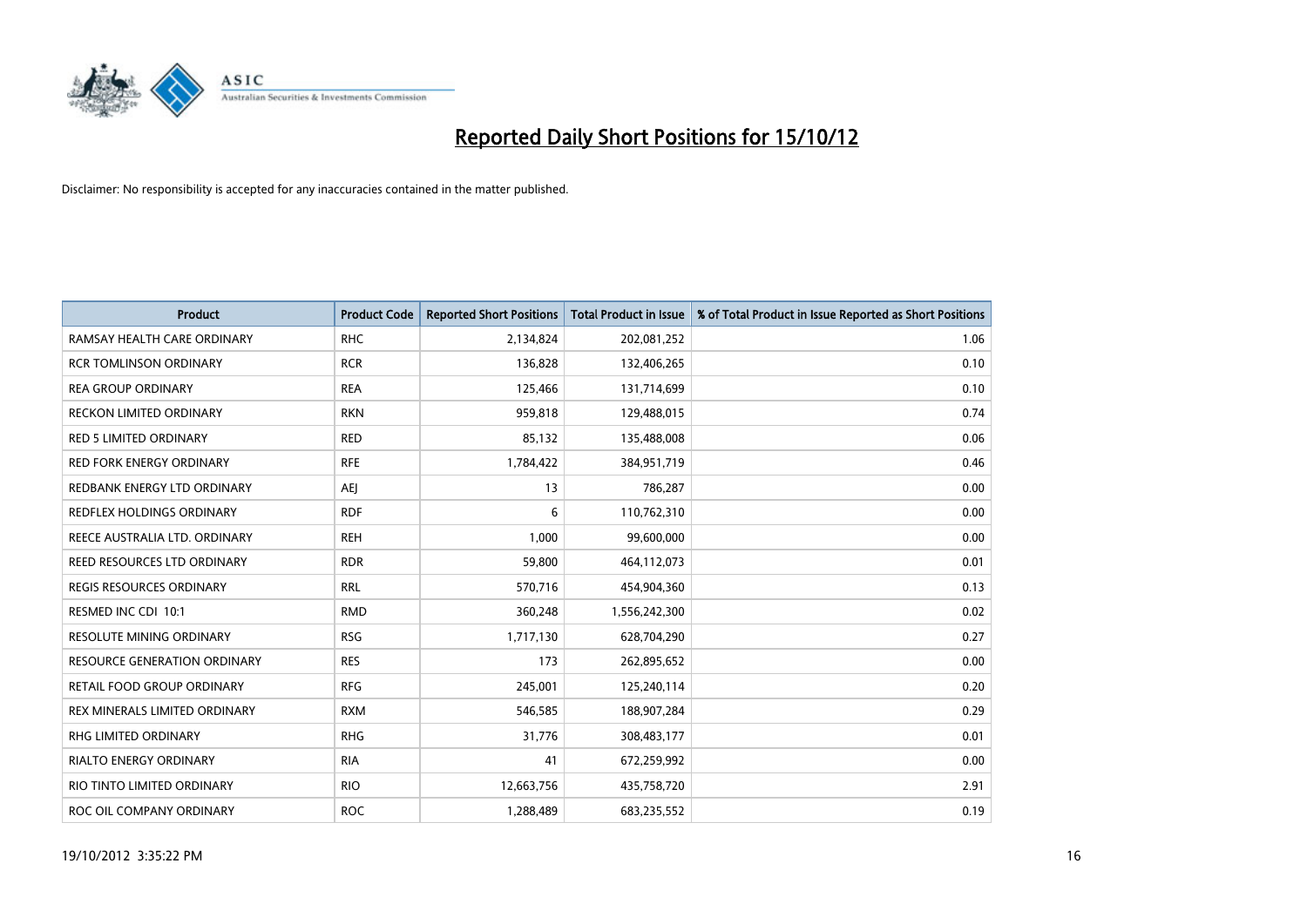

| <b>Product</b>                           | <b>Product Code</b> | <b>Reported Short Positions</b> | <b>Total Product in Issue</b> | % of Total Product in Issue Reported as Short Positions |
|------------------------------------------|---------------------|---------------------------------|-------------------------------|---------------------------------------------------------|
| <b>RURALCO HOLDINGS ORDINARY</b>         | <b>RHL</b>          | 12,000                          | 55,019,284                    | 0.02                                                    |
| SABRE RESOURCES ORDINARY                 | <b>SBR</b>          | 185,000                         | 180,472,228                   | 0.10                                                    |
| SAI GLOBAL LIMITED ORDINARY              | SAI                 | 2,473,509                       | 206,598,755                   | 1.20                                                    |
| SALMAT LIMITED ORDINARY                  | <b>SLM</b>          | 1,768,050                       | 159,802,174                   | 1.11                                                    |
| SAMSON OIL & GAS LTD ORDINARY            | SSN                 | 6,136,853                       | 1,801,667,237                 | 0.34                                                    |
| SANDFIRE RESOURCES ORDINARY              | <b>SFR</b>          | 2,280,265                       | 152,686,801                   | 1.49                                                    |
| <b>SANTOS LTD ORDINARY</b>               | <b>STO</b>          | 2,157,955                       | 958,812,600                   | 0.23                                                    |
| SARACEN MINERAL ORDINARY                 | <b>SAR</b>          | 2,216,795                       | 594,815,640                   | 0.37                                                    |
| SEDGMAN LIMITED ORDINARY                 | <b>SDM</b>          | 4,794                           | 217,623,797                   | 0.00                                                    |
| SEEK LIMITED ORDINARY                    | <b>SEK</b>          | 7,184,999                       | 337,101,307                   | 2.13                                                    |
| SENEX ENERGY LIMITED ORDINARY            | <b>SXY</b>          | 3,047,408                       | 1,139,734,837                 | 0.27                                                    |
| SERVCORP LIMITED ORDINARY                | SRV                 | 101                             | 98,440,807                    | 0.00                                                    |
| SERVICE STREAM ORDINARY                  | <b>SSM</b>          | 400                             | 283,418,867                   | 0.00                                                    |
| SEVEN GROUP HOLDINGS ORDINARY            | <b>SVW</b>          | 717,898                         | 307,410,281                   | 0.23                                                    |
| SEVEN WEST MEDIA LTD ORDINARY            | <b>SWM</b>          | 8,158,594                       | 999,160,872                   | 0.82                                                    |
| SIGMA PHARMACEUTICAL ORDINARY            | <b>SIP</b>          | 5,431,884                       | 1,186,303,520                 | 0.46                                                    |
| <b>SILEX SYSTEMS ORDINARY</b>            | <b>SLX</b>          | 672,452                         | 170,143,997                   | 0.40                                                    |
| SILVER LAKE RESOURCE ORDINARY            | <b>SLR</b>          | 8,664,883                       | 225,493,476                   | 3.84                                                    |
| SIMS METAL MGMT LTD ORDINARY             | <b>SGM</b>          | 7,390,105                       | 204,600,255                   | 3.61                                                    |
| SINGAPORE TELECOMM. CHESS DEPOSITARY INT | SGT                 | 9,527,603                       | 140,842,714                   | 6.76                                                    |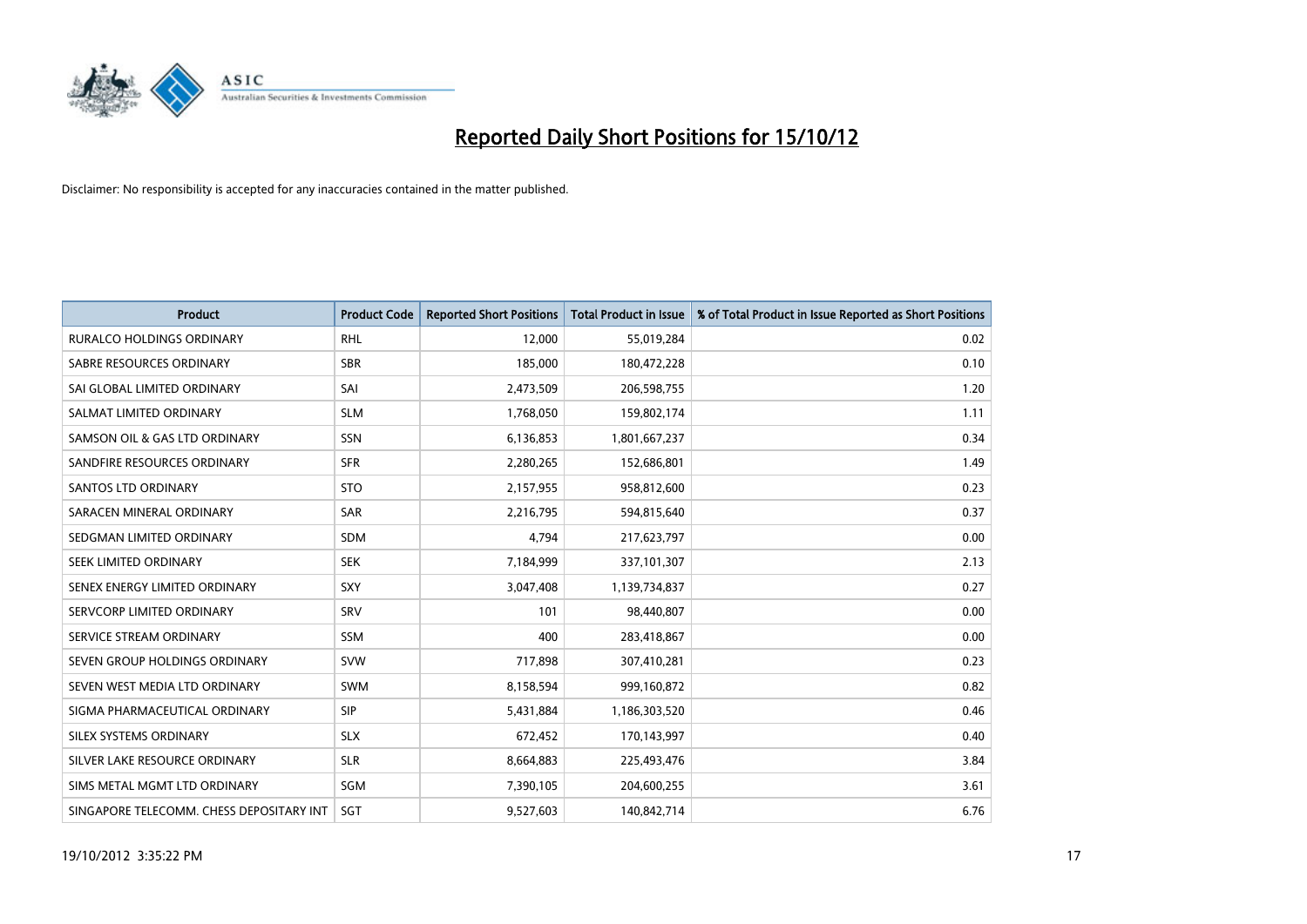

| <b>Product</b>                           | <b>Product Code</b> | <b>Reported Short Positions</b> | <b>Total Product in Issue</b> | % of Total Product in Issue Reported as Short Positions |
|------------------------------------------|---------------------|---------------------------------|-------------------------------|---------------------------------------------------------|
| SIRIUS RESOURCES NL ORDINARY             | <b>SIR</b>          | 119,990                         | 185,434,586                   | 0.06                                                    |
| SIRTEX MEDICAL ORDINARY                  | <b>SRX</b>          | 140,787                         | 55,768,136                    | 0.25                                                    |
| SKILLED GROUP LTD ORDINARY               | <b>SKE</b>          | 332,868                         | 233,487,276                   | 0.14                                                    |
| <b>SLATER &amp; GORDON ORDINARY</b>      | SGH                 | 1,001                           | 170,445,109                   | 0.00                                                    |
| SMS MANAGEMENT, ORDINARY                 | <b>SMX</b>          | 485,975                         | 68,900,456                    | 0.71                                                    |
| SONIC HEALTHCARE ORDINARY                | <b>SHL</b>          | 4,424,400                       | 395,565,681                   | 1.12                                                    |
| SOUL PATTINSON (W.H) ORDINARY            | SOL                 | 1,211                           | 239,395,320                   | 0.00                                                    |
| SOUTH BOULDER MINES ORDINARY             | <b>STB</b>          | 30,751                          | 126,732,826                   | 0.02                                                    |
| SP AUSNET STAPLED SECURITIES             | <b>SPN</b>          | 5,459,805                       | 3,339,620,165                 | 0.16                                                    |
| SPARK INFRASTRUCTURE STAPLED NOTE & UNIT | SKI                 | 36,501,145                      | 1,326,734,264                 | 2.75                                                    |
| SPDR 200 FUND ETF UNITS                  | <b>STW</b>          | 4,331                           | 49,759,567                    | 0.01                                                    |
| SPECIALTY FASHION ORDINARY               | <b>SFH</b>          | 1,984,820                       | 192,236,121                   | 1.03                                                    |
| ST BARBARA LIMITED ORDINARY              | <b>SBM</b>          | 4,035,251                       | 488,074,077                   | 0.83                                                    |
| STANMORE COAL LTD ORDINARY               | <b>SMR</b>          | 32,870                          | 179,409,108                   | 0.02                                                    |
| STARPHARMA HOLDINGS ORDINARY             | SPL                 | 3,899,465                       | 283,640,060                   | 1.37                                                    |
| STH AMERICAN FERRO ORDINARY              | <b>SFZ</b>          | 73,400                          | 207,193,629                   | 0.04                                                    |
| STHN CROSS MEDIA ORDINARY                | <b>SXL</b>          | 20,129,561                      | 704,858,524                   | 2.86                                                    |
| STOCKLAND UNITS/ORD STAPLED              | SGP                 | 10,839,538                      | 2,202,657,963                 | 0.49                                                    |
| STRAITS RES LTD. ORDINARY                | SRO                 | 1,660,779                       | 1,164,150,159                 | 0.14                                                    |
| SUNCORP GROUP LTD ORDINARY               | <b>SUN</b>          | 7,510,550                       | 1,286,600,980                 | 0.58                                                    |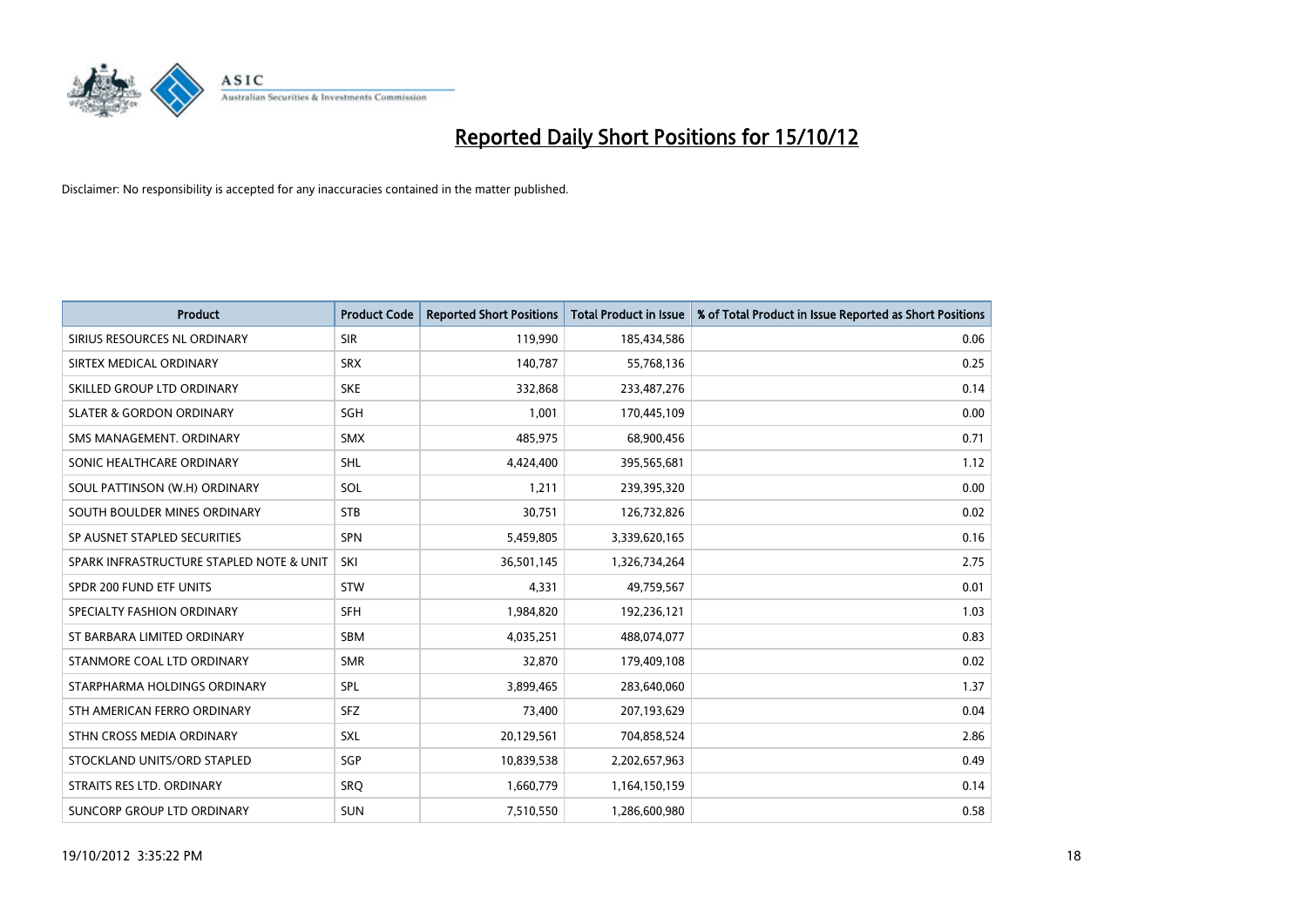

| <b>Product</b>                       | <b>Product Code</b> | <b>Reported Short Positions</b> | <b>Total Product in Issue</b> | % of Total Product in Issue Reported as Short Positions |
|--------------------------------------|---------------------|---------------------------------|-------------------------------|---------------------------------------------------------|
| SUNDANCE ENERGY ORDINARY             | <b>SEA</b>          | 45,249                          | 277,098,474                   | 0.02                                                    |
| SUNDANCE RESOURCES ORDINARY          | <b>SDL</b>          | 3,346,671                       | 3,049,577,034                 | 0.11                                                    |
| SUPER RET REP LTD ORDINARY           | <b>SUL</b>          | 191,417                         | 196,382,811                   | 0.10                                                    |
| SYD AIRPORT STAPLED US PROHIBIT.     | SYD                 | 10,468,595                      | 1,861,210,782                 | 0.56                                                    |
| SYRAH RESOURCES ORDINARY             | <b>SYR</b>          | 18,914                          | 126,723,021                   | 0.01                                                    |
| TABCORP HOLDINGS LTD ORDINARY        | <b>TAH</b>          | 8,422,639                       | 734,015,737                   | 1.15                                                    |
| TANAMI GOLD NL ORDINARY              | <b>TAM</b>          | 722,690                         | 261,132,677                   | 0.28                                                    |
| TAP OIL LIMITED ORDINARY             | <b>TAP</b>          | 964,309                         | 241,295,311                   | 0.40                                                    |
| TASSAL GROUP LIMITED ORDINARY        | <b>TGR</b>          | 17,592                          | 146,304,404                   | 0.01                                                    |
| <b>TATTS GROUP LTD ORDINARY</b>      | <b>TTS</b>          | 3,571,737                       | 1,384,791,963                 | 0.26                                                    |
| TELECOM CORPORATION ORDINARY         | <b>TEL</b>          | 3,639,722                       | 1,864,709,651                 | 0.20                                                    |
| <b>TELSTRA CORPORATION, ORDINARY</b> | <b>TLS</b>          | 19,516,169                      | 12,443,074,357                | 0.16                                                    |
| TEN NETWORK HOLDINGS ORDINARY        | <b>TEN</b>          | 50,014,258                      | 1,437,204,873                 | 3.48                                                    |
| TERANGA GOLD CORP CDI 1:1            | <b>TGZ</b>          | 33,511                          | 162,599,120                   | 0.02                                                    |
| TEXON PETROLEUM LTD ORDINARY         | <b>TXN</b>          | 65,515                          | 245,039,848                   | 0.03                                                    |
| TFS CORPORATION LTD ORDINARY         | <b>TFC</b>          |                                 | 279,621,829                   | 0.00                                                    |
| THE REJECT SHOP ORDINARY             | <b>TRS</b>          | 2,366,824                       | 26,092,220                    | 9.07                                                    |
| THORN GROUP LIMITED ORDINARY         | <b>TGA</b>          | 166,198                         | 146,374,703                   | 0.11                                                    |
| TIGER RESOURCES ORDINARY             | <b>TGS</b>          | 748,075                         | 673,470,269                   | 0.11                                                    |
| TOLL HOLDINGS LTD ORDINARY           | <b>TOL</b>          | 12,801,015                      | 717,133,875                   | 1.79                                                    |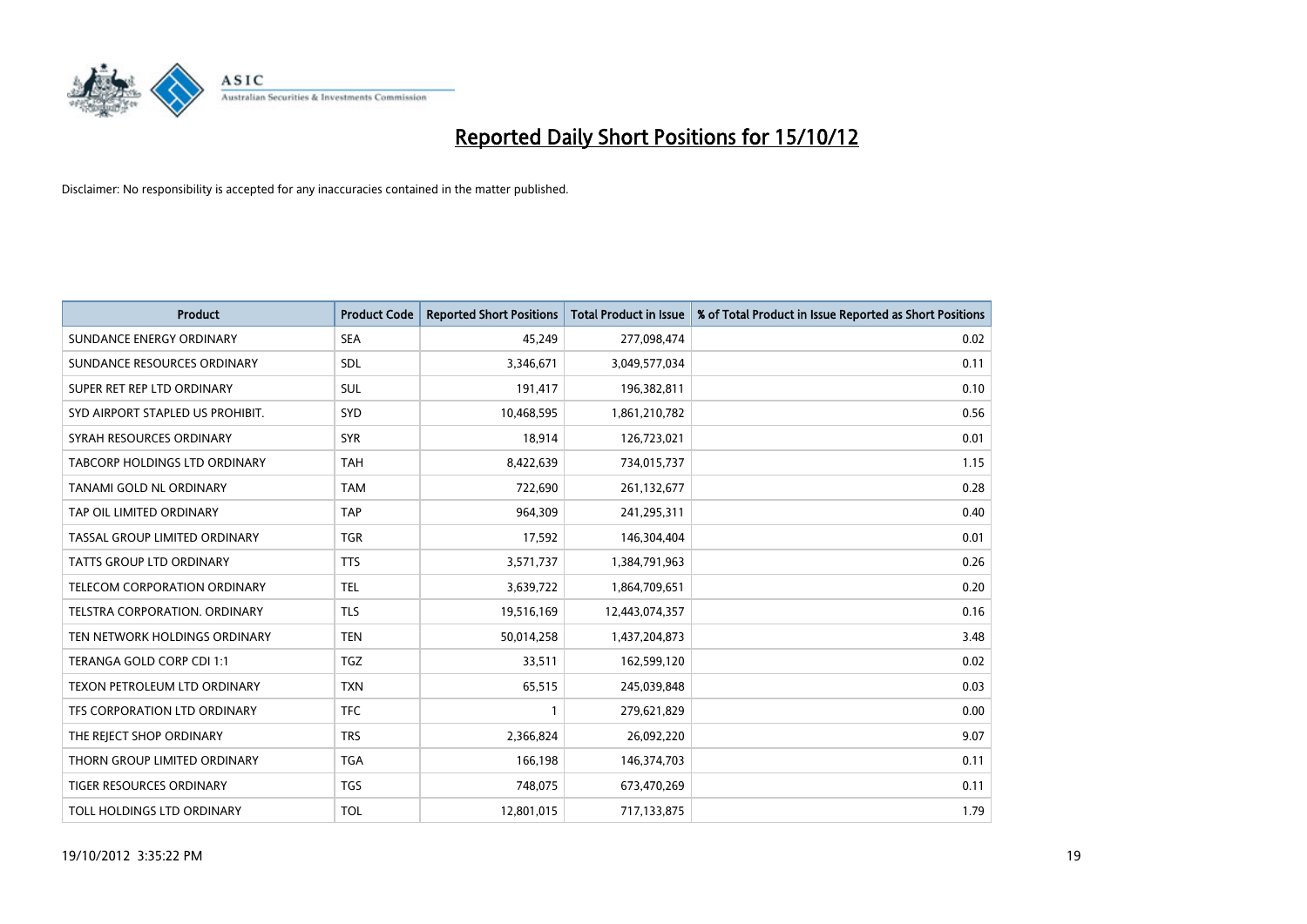

| <b>Product</b>                         | <b>Product Code</b> | <b>Reported Short Positions</b> | <b>Total Product in Issue</b> | % of Total Product in Issue Reported as Short Positions |
|----------------------------------------|---------------------|---------------------------------|-------------------------------|---------------------------------------------------------|
| TPG TELECOM LIMITED ORDINARY           | <b>TPM</b>          | 4,259,589                       | 793,808,141                   | 0.54                                                    |
| TRADE ME GROUP ORDINARY                | <b>TME</b>          | 132,221                         | 396,017,568                   | 0.03                                                    |
| <b>TRANSFIELD SERVICES ORDINARY</b>    | <b>TSE</b>          | 6,953,926                       | 512,457,716                   | 1.36                                                    |
| TRANSPACIFIC INDUST. ORDINARY          | <b>TPI</b>          | 554,317                         | 1,578,528,702                 | 0.04                                                    |
| TRANSURBAN GROUP TRIPLE STAPLED SEC.   | <b>TCL</b>          | 9,372,143                       | 1,461,665,097                 | 0.64                                                    |
| TREASURY WINE ESTATE ORDINARY          | <b>TWE</b>          | 3,693,709                       | 647,227,144                   | 0.57                                                    |
| TROY RESOURCES LTD ORDINARY            | <b>TRY</b>          | 188,490                         | 90,789,649                    | 0.21                                                    |
| UGL LIMITED ORDINARY                   | UGL                 | 2,898,108                       | 166,315,038                   | 1.74                                                    |
| UXC LIMITED ORDINARY                   | <b>UXC</b>          | 701.863                         | 307,459,623                   | 0.23                                                    |
| <b>VENTURE MINERALS ORDINARY</b>       | <b>VMS</b>          | 135,674                         | 275,787,870                   | 0.05                                                    |
| VIRGIN AUS HLDG LTD ORDINARY           | <b>VAH</b>          | 20,992,962                      | 2,210,197,600                 | 0.95                                                    |
| VITERRA INC CDI 1:1                    | <b>VTA</b>          | 10                              | 68,629,939                    | 0.00                                                    |
| WATPAC LIMITED ORDINARY                | <b>WTP</b>          | 8,633                           | 184,332,526                   | 0.00                                                    |
| WEBIET LIMITED ORDINARY                | <b>WEB</b>          | 44,463                          | 71,065,929                    | 0.06                                                    |
| <b>WESFARMERS LIMITED ORDINARY</b>     | <b>WES</b>          | 9,088,496                       | 1,006,585,045                 | 0.90                                                    |
| WESFARMERS LIMITED PARTIALLY PROTECTED | <b>WESN</b>         | 1,196,321                       | 150,553,765                   | 0.79                                                    |
| WESTERN AREAS NL ORDINARY              | <b>WSA</b>          | 2,689,925                       | 179,735,899                   | 1.50                                                    |
| WESTERN DESERT RES. ORDINARY           | <b>WDR</b>          | 457,159                         | 321,171,029                   | 0.14                                                    |
| WESTFIELD GROUP ORD/UNIT STAPLED SEC   | <b>WDC</b>          | 3,954,549                       | 2,252,921,141                 | 0.18                                                    |
| WESTFIELD RETAIL TST UNIT STAPLED      | <b>WRT</b>          | 23,980,878                      | 3,054,166,195                 | 0.79                                                    |